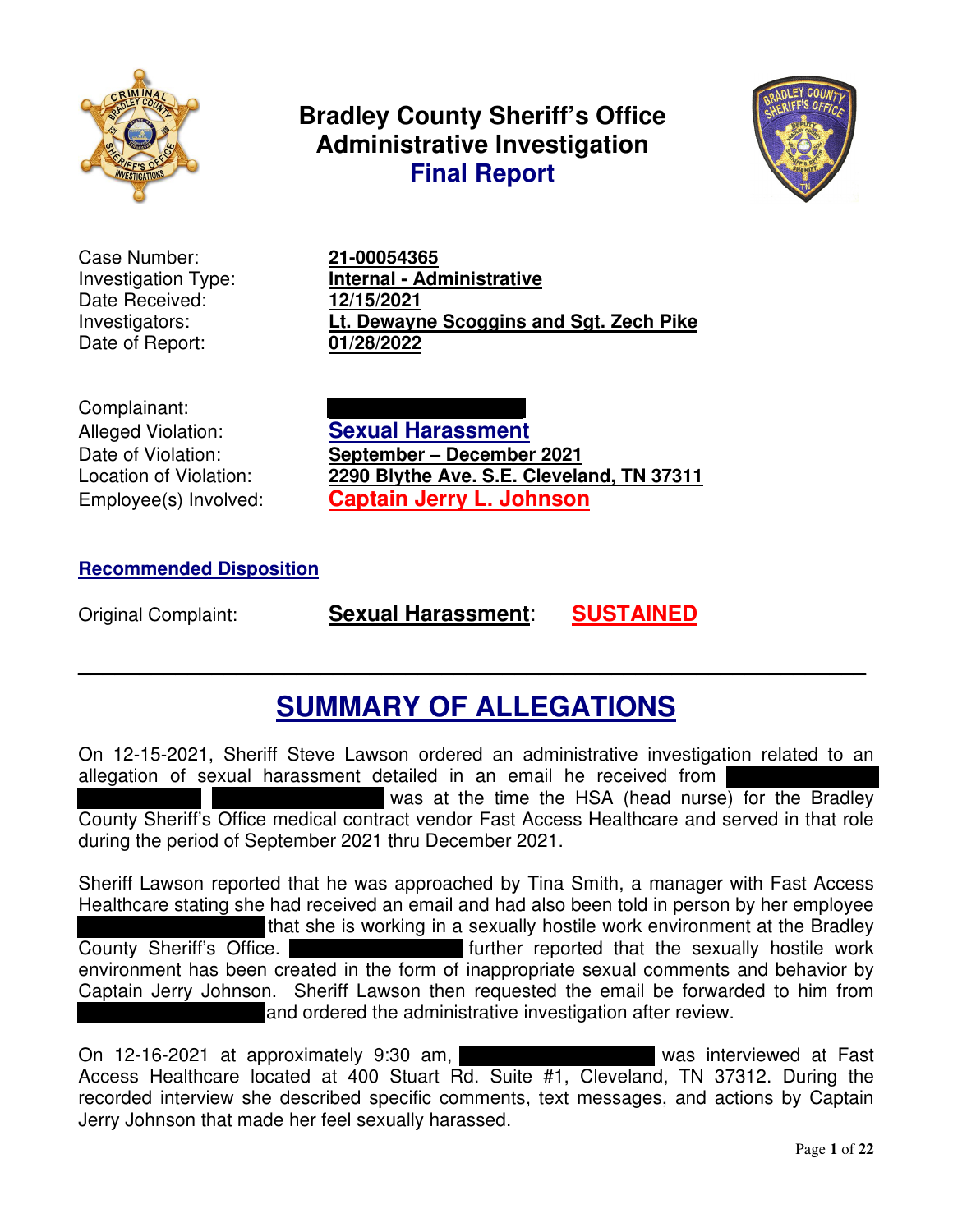During the interview, seventeen (17) specific points of interest were identified as reported by and are listed as follows. *(See specific complaints identified during Investigation*

*document attached to the case file for complete list with notes)*

- 1. Inappropriate Comments regarding her looks.
- 2. Sexually perverted comments and sexual jokes about tying her up while showing her handcuffs.
- 3. Frequently saying, "I see you" via text message or phone calls making her feel uncomfortable.
- 4. Watching her on camera everywhere she goes inside the facility making her very uncomfortable.
- 5. Calling her to his office frequently which interfered with her ability to complete her work and then talking about personal issues instead of work-related issues that wasted her time.
- 6. Calling or texting her after hours for no legitimate work-related reason, in her opinion.
- 7. Getting angry if she did not comply with his requests to come to his office and was threatened to be escorted from the building for hanging up on him when he made an inappropriate comment.
- 8. Attempting to walk with her outside after work or waiting on her and following her out of the building if she did not agree to be walked out.
- 9. Sending her sexual memes via text messages.
- 10. Waiting on her outside of the building for her to leave after work.
- 11. Taking photographs of her during a work-related meeting without her consent.
- 12. Calling the nurses station when she was alone and making inappropriate comments.
- 13. Shutting his office door and turning the lights off with her in the office alone. Then standing over her and touching her legs with his legs while asking her if she likes the dark.
- 14. Touching her shoulder and making sexual comments at the Cleveland/Bradley Block Party.
- 15. Putting his hand in her pocket and touching her hip with his hand.
- 16. Touching her by standing close to her (shoulder to shoulder) in medical making her uncomfortable.
- 17. Feeling that all actions stated has created a sexually hostile work environment.

Investigators which included Lt. Dewayne Scoggins, Sgt. Zech Pike, and Lt. David Shoemaker attempted to confirm and/or disprove all seventeen (17) points of interest regarding the allegations made by **by interviewing potential witnesses**, reviewing video recordings, reviewing text messages and call logs from participants cell phones, and obtaining a response concerning the allegations from Captain Jerry Johnson.

After a review of all potential evidence that was able to be collected, the following allegations can be at least partially confirmed:

- 3. Frequently saying, "I see you" via text message or phone calls making her feel uncomfortable.
- 4. Watching her on camera inside the facility which made her feel watched and very uncomfortable.
- 5. Calling her to his office frequently interfering with her ability to complete her work and talking about personal things that were not work related that wasted her time.
- 9. Sending her sexual memes via text messages.
- 10. Waiting on her outside of the building for her to leave after work.
- 11. Taking photographs of her during a work-related meeting without her consent.
- 13. Shutting his office door and turning the lights off with her in the office alone. Then standing over her and touching her legs with his legs while asking her if she likes the dark.
- 14. Touching her shoulder and making sexual comments at the Cleveland/Bradley Block Party.
- 15. Putting his hand in her pocket and touching her hip with his hand.
- 17. Feeling that all actions stated has created a sexually hostile work environment".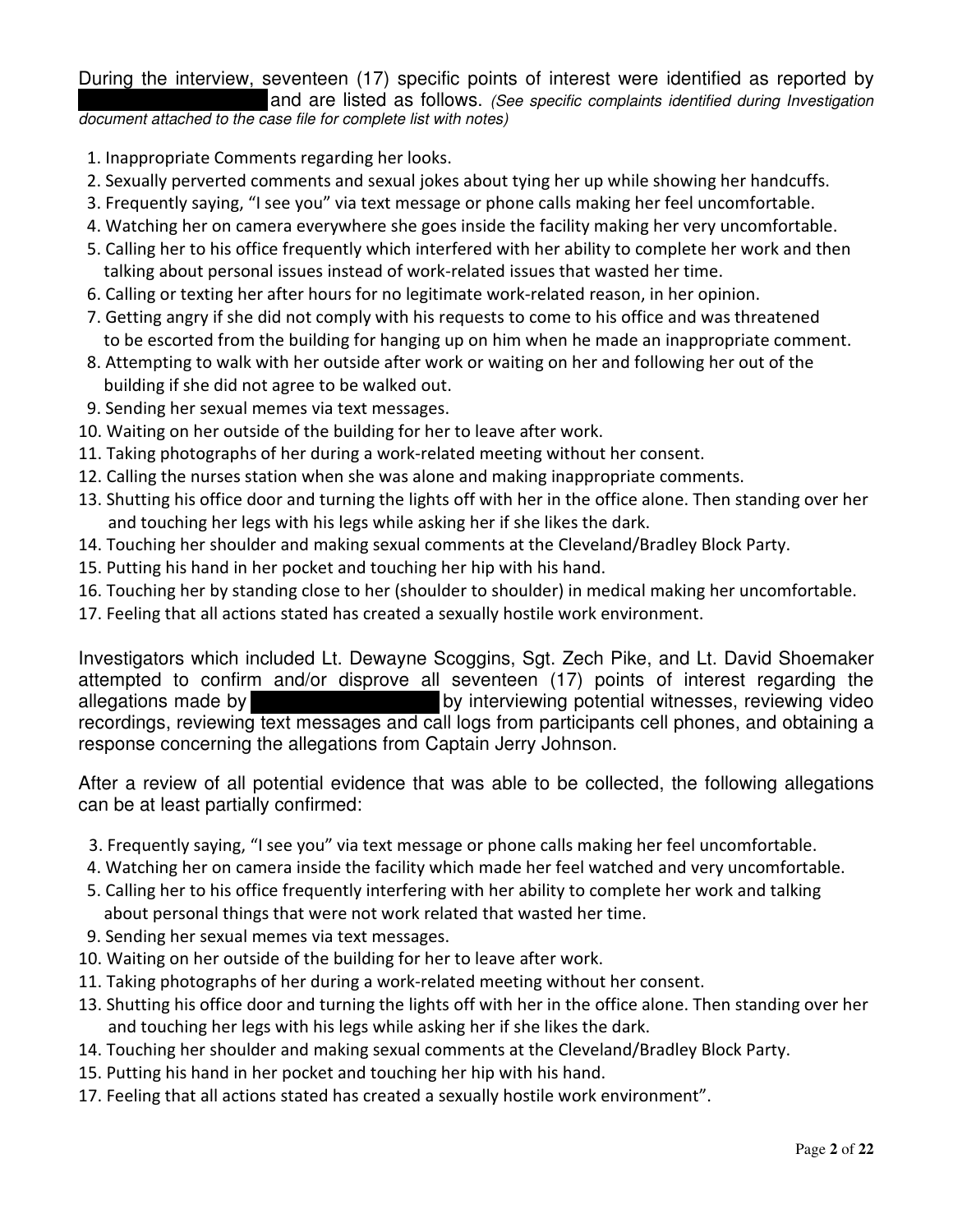After investigation, it is believed that sufficient evidence has been documented to make the recommendation to Sustain a policy violation for the allegation of Sexual Harassment made by

# **INVESTIGATIVE SUMMARY**

*The following is a synopsis of events that occurred regarding the finding of facts:*

# **12/15/2021 15:30 SCOGGINS, DEWAYNE**

Sheriff Steve Lawson called me and Sgt. Zech Pike to his office. When we arrived, he notified us that he had been made aware of a possible sexual harassment claim by our Medical Vendor related to HSA **He further stated that Tina Smith with Fast Access** Healthcare had verbally told him that sent we sent her an email with a long explanation claiming that she was working in a sexually hostile work environment. Sheriff Lawson stated that he had texted **and requested that she send him the** detailed email that explained her concerns. She agreed to forward the email to Sheriff Lawson. Sheriff Lawson further stated that myself and Sgt. Pike should be on standby in case he needed to order an administrative investigation.

A short time later we were called back to Sheriff Lawson's office. He then stated after reading the email he would be ordering an administrative investigation. He informed us he would forward the official written order for administrative investigation tomorrow morning. He then requested that we begin our investigation today.

I requested that Sheriff Lawson forward the email from to my County issued email address dscoggins@bradleycountytn.gov and I placed a copy in the file after reviewing the content of the email.

# **12/15/2021 16:00 SCOGGINS, DEWAYNE**

Sgt. Zech Pike and I spoke with Tina Smith of Fast Access Healthcare in Sheriff Lawson's office. (Sheriff Lawson was not present) We informed her that we would be investigating and requested that she assist with setting up an interview with the state of the take an official complaint from her. After discussion, it was decided that we would conduct the interview at the Fast Access Healthcare Office building on Stuart Rd the following morning on 12-16-21 at 9:30 am. Tina Smith agreed to be present at the interview in hopes of making more comfortable since we were both male investigators and she was their employee.

# **12/16/2021 09:30 PIKE, ZECH**

Dewayne Scoggins and I interviewed the complainant, **Example 20** at the Fast Access Healthcare Office on Stuart Rd. Tina Smith, who is **Studies 10 Stuart 10 Stuart 10** supervisor, was present during the interview. The interview was audio recorded via the Axon Capture application and the recording has been attached to the case.

# **12/16/2021 13:00 SCOGGINS, DEWAYNE**

After returning from the interview with **the state of the set of set.** Sgt. Pike and I gave Sheriff Lawson a verbal synopsis of her complaint that included further detail describing the events in her email. We also notified him that we would be using the email written by a sthe as the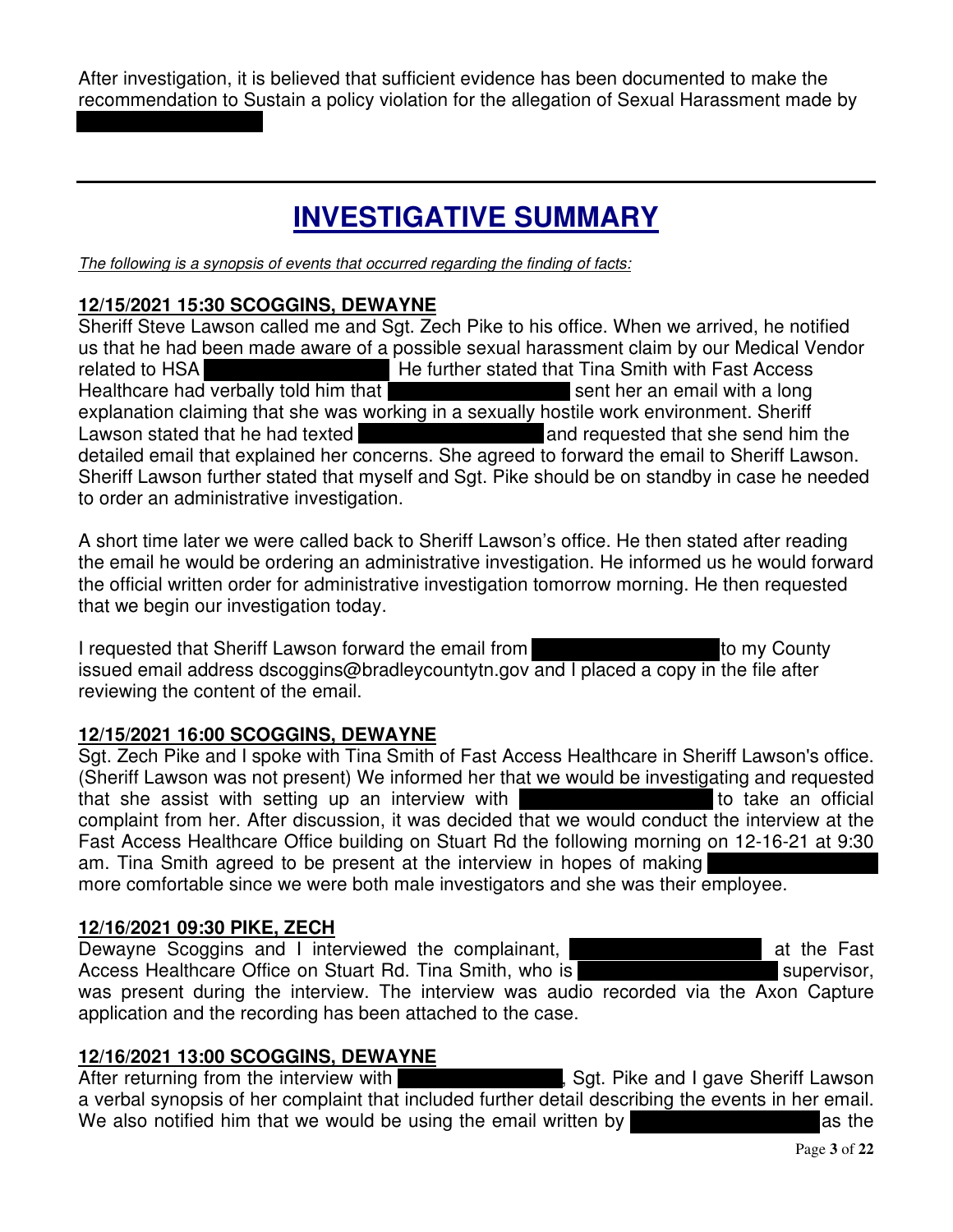official complaint form rather than having one completed on the department complaint form because the email would provide more detail than the complaint form could provide.

Sheriff Lawson indicated that he was considering suspending Captain Johnson with pay pending the outcome of the investigation. I asked Sheriff Lawson if he could forward a copy of the suspension letter for the administrative file should he make that decision. He later provided me a signed copy of a suspension letter.

I also informed Sheriff Lawson that I would need to complete a notice of Administrative Investigation Letter to be given to Captain Johnson informing him of his rights and responsibilities during the investigation.

Sheriff Lawson further advised us that he had a letter of counseling documenting that he had verbally counseled Captain Johnson in October of 2020 about some similar sexual and rude comments. He provided us a copy of the document and it was added to the case file.

Shortly after the meeting, I provided the Notice of the Administrative Investigation letter to Chief Brian Smith because Sheriff Lawson notified me that he would be handling the suspension of Captain Jerry Johnson.

I provided the letter to Chief Brian Smith who then requested that I give the letter to Director Lewis Jones because he would be assisting him with the notification of suspension to Captain Johnson. I then requested from Director Jones that he collect Captain Johnson's County owned cell phone for forensic examination at some point during the notification.

The cell phone, which was an iPhone in a black case, was later brought to me by Dir. Lewis Jones after he collected it from Captain Jerry Johnson. The phone was placed in my office until a forensic examination could be requested.

# **12/16/2021 14:00 SCOGGINS, DEWAYNE**

I spoke to Bradley County Attorney Crystal Freiberg via telephone and asked her if I had the authority to search the county owned cell phone used by Captain Johnson without his consent. I explained that the phone was brought from EMA by Captain Johnson when he began his employment at the Bradley County Sheriff's Office. I further explained that I had spoken to Carol Fowler the person in charge of our inventory, and she stated the Sheriff's Office is paying the monthly bill for the cell phone being used by Captain Johnson. She stated that if it was a county owned phone, we could search the phone without consent. She further stated that she would check with someone at the mayor's office to confirm that the phone was previously purchased by EMA and let me know.

# **12/16/2021 16:23 SCOGGINS, DEWAYNE**

I received a call from stating that she had received a call from former employee Justin Miller who told her that people had been calling him asking him what was going on with Captain Johnson pertaining to her. I informed her that I had notified Captain Johnson not to be discussing the details of the investigation with any potential witnesses and that I would speak to him and ensure that he understands that fact. I also told her that as we conducted interviews with potential witnesses, we would also give them the same order. was concerned that everyone would be asking her about the complaint and that

we had told her we would try keep things private. I then informed her that to protect her and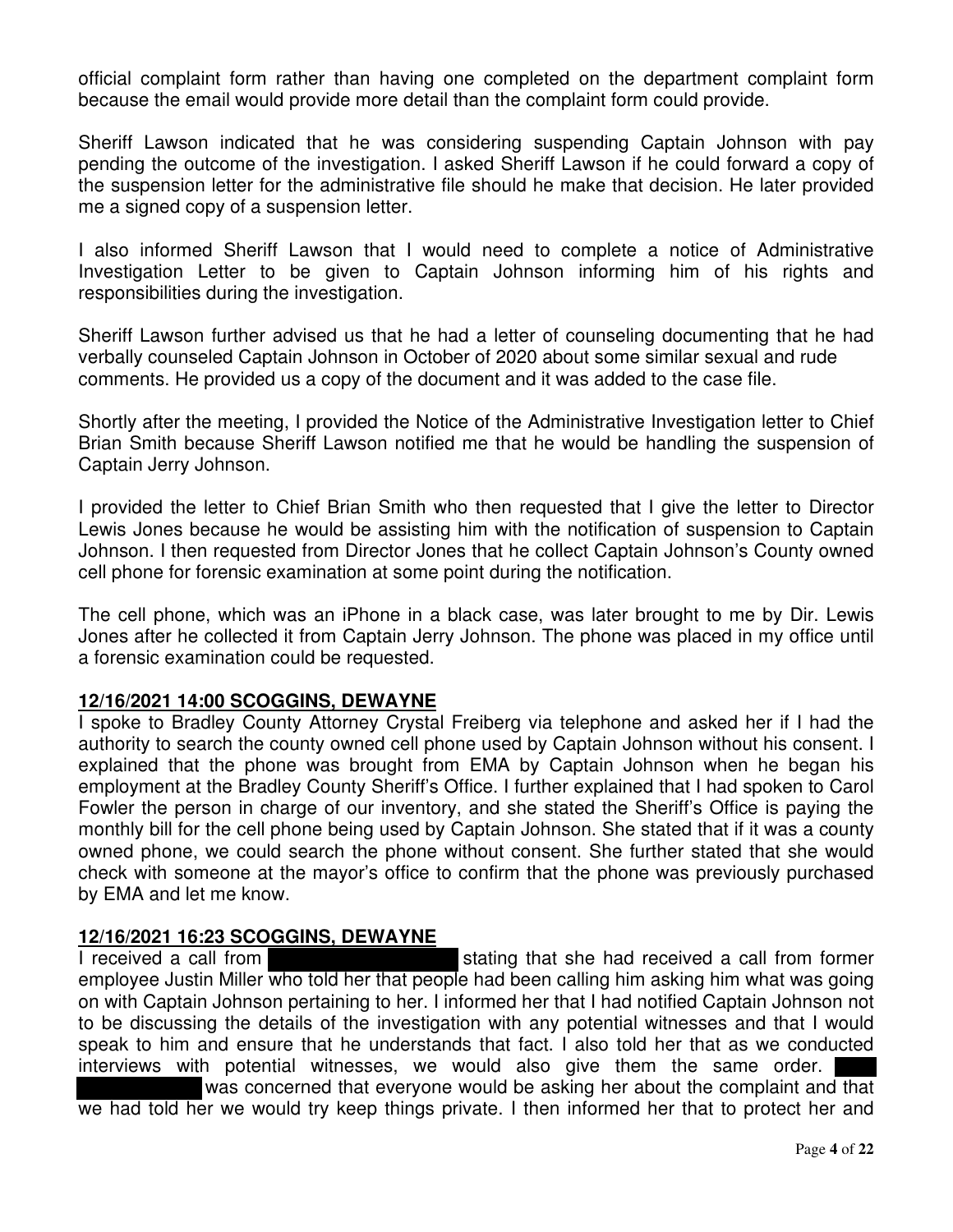Captain Johnson, only a very limited number of people were aware of the complaint. However, since Captain Johnson had been suspended, everyone who works at the Sheriff's Office would be aware of his absence and likely ask questions. I ensured her that we would not be discussing details with anyone other than Sheriff Lawson or others on a need-to-know basis only.

#### **12/16/2021 16:33 SCOGGINS, DEWAYNE**

I called former Sr. Lt. Justin Miller and asked him if he had spoken to anyone about He told me that he had been contacted by JJ Johnson telling him he had been suspended and walked out of the Sheriff's Office because sexually harassed her. Miller also stated that Captain Johnson said, "this is a good way to end a 37-year career" and he was going to fight it. According to Miller, Captain Johnson also said to him, "you didn't see nothing". Miller then stated that he called informed her about the call. I asked Justin Miller to notify me if her heard back from Captain Johnson and to please not discuss this with anyone because we would likely need to speak with him about the investigation at some point.

#### **12/17/2021 09:30 SCOGGINS, DEWAYNE**

I received a call from Crystal Freiberg the Bradley County Attorney. She confirmed that the cell phone used by Captain Johnson was purchased by EMA.

#### **12/17/2021 10:50 PIKE, ZECH**

Lt. Dewayne Scoggins and I contacted Captain Jerry Johnson via telephone to inform him of the investigation and confirm he had received his notification letter. We also informed him that we would be calling him for an interview at the appropriate time. We further informed him not to speak with any potential witnesses, current employees, or former employees of the Sheriff's Office who had worked here within the past year regarding the details of this investigation. Captain Johnson asked Lt. Scoggins to read him the policy concerning sexual harassment and it was read to him. Lt. Scoggins also explained he would be out of town during the week of December 20 - December 24 and that I would be out of town on December 27 and 28. The phone call was audio recorded and attached to this case.

# **12/17/2021 11:11 SCOGGINS, DEWAYNE**

I completed a Cell Phone forensic request for the iPhone used by Captain Jerry Johnson. I also retrieved a cell phone described as a Samsung S20 previously issued to Sr. Lt. Justin Miller from inventory from Richard Cobble and completed a Cell phone forensic request on that cell phone as well.

I then presented both cell phones to Lt. David Shoemaker along with the forensic request forms and asked that he conduct a forensic examination on both cell phones. I requested that he look for Text Messages, Call Logs, Images, Videos, Voicemails, and emails, pertaining to communications between Captain JJ Johnson, and Sr. Lt. Justin Miller. I discussed some details of the investigation along with the allegations made so he would know what information was relevant during his examination.

# **12/17/2021 12:41 SCOGGINS, DEWAYNE**

I contacted Stephen Bohon who is an employee assigned to the Sheriff's Office maintenance division. I asked him if he changed the position of a camera near Captain Johnson's office recently. He said he had moved the camera in front of A Pod in the South Hallway of the Jail Facility so that it did not point into Captain Johnson's Office at his request. I asked Stephen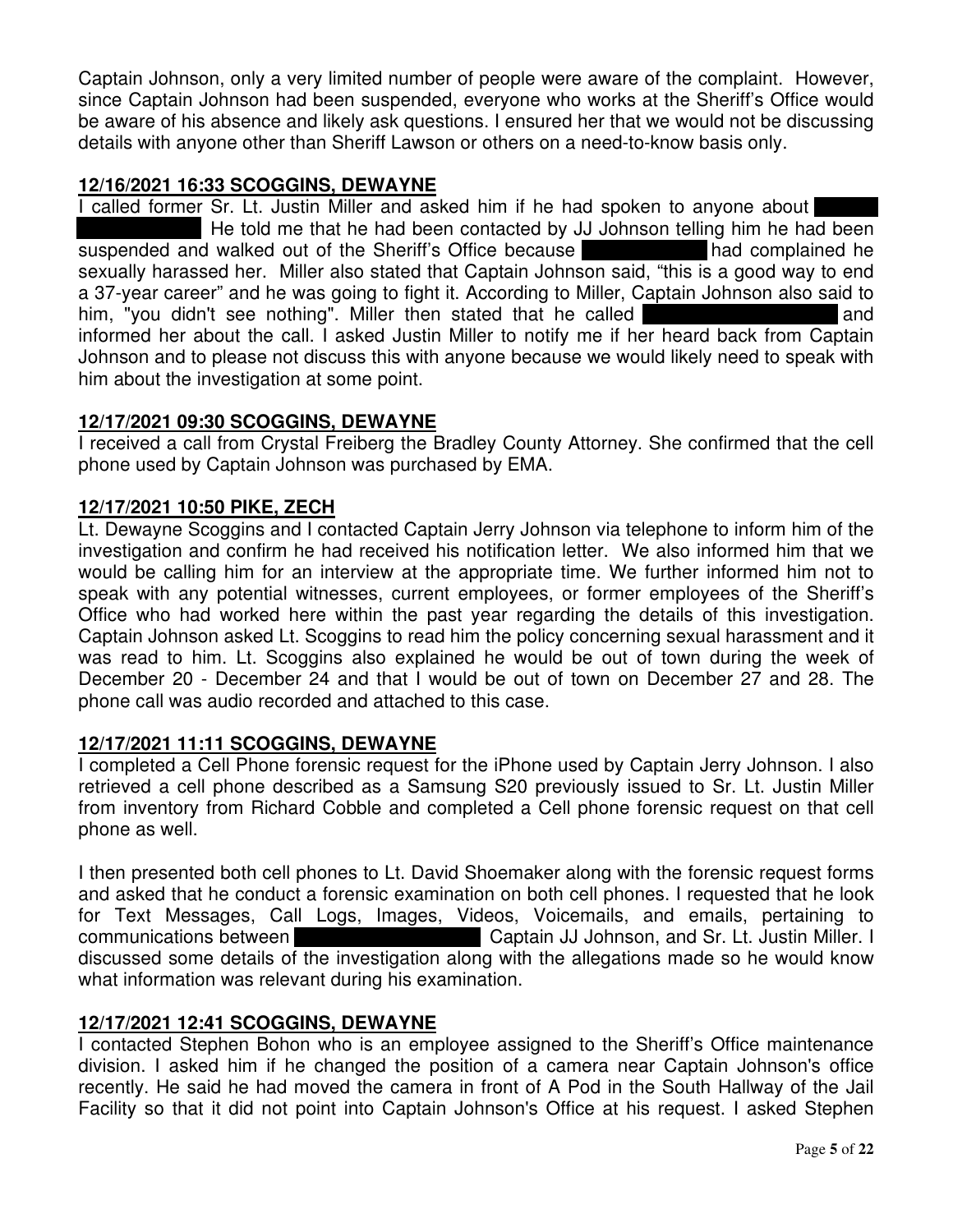Bohon to write a statement and bring it to me when possible. Mr. Bohon brought me the written statement later in the day. I had previously been made aware by Richard Cobble that the camera position had moved because he presented a video clip of Stephen Bohon moving the camera.

# **12/17/2021 12:46 SCOGGINS, DEWAYNE**

I contacted Richard Cobble with the BCSO IT Department and asked him if he recalls having been approached by former Sr. Lt. Justin Miller inquiring if it was possible to find out when someone was watching certain cameras on both the Pelco and Wyze camera systems deployed inside the jail. I had previously been made aware of this request by Richard Cobble because I am his supervisor. Richard Cobble said that he remembered the question and I requested that he write a statement detailing what was asked of him by former Sr. Lt. Miller. He provided me the written statement later in the day.

# **12/17/2021 13:16 SCOGGINS, DEWAYNE**

I received an unsolicited statement from Dir. Lewis Jones. He provided the statement at the request of Chief Brian Smith. The statement details some unprofessional comments made by Captain Johnson during the interview process of potential new employees in the past.

# **12/20/2021 10:32 PIKE, ZECH**

I received a text message from She stated she had received a message from Tara Shea, whom she states is a paramedic and had been working PRN with Fast Access Healthcare in the jail medical office. Tara Shea is a friend of Meghan Bales an employee with the Bradley County Sheriff's Office. According to **Meghan Bales** Meghan Bales contacted Tara Shea wanting information about what was going on with her and Captain Johnson. I spoke with Meghan Bales and informed her not to be discussing the incident being investigated with any potential witnesses including former employees of the BCSO within the last year. Meghan Bales did tell me she went to dinner with Tara Shea and her boyfriend, Jeff Wagner who is a Bradley County Deputy and this was when the matter was discussed. Meghan Bales told me she was concerned about and wanted her to know she asked about her. Meghan Bales also told me Tara Shea had left working at the BCSO within the last week or two. Tara Shea told Meghan Bales she witnessed unprofessionalism in medical and left the BCSO, in part, because of JJ Johnson, according to Meghan Bales.

# **12/20/2021 13:50 PIKE, ZECH**

I reviewed the jail surveillance video from December 07, 2021. I made notes of specific times and cameras views as follows:

# Camera - Medical 1:

| 14:47:20 | Trakes a desk phone call from the backside of the counter |
|----------|-----------------------------------------------------------|
| 14:47:49 | hangs up the phone and walks out of medical               |

# Camera - A-Pod Hall Entry:

14:48:30 enters Captain Johnson's Office 15:06:50 Captain Johnson leaves his office - goes across the hall 15:07:45 Captain Johnson comes out from across the hall and enters his office 15:07:51 Captain Johnson turns out the light in the office 15:07:55 Captain Johnson shuts the door to his office with still inside

15:14:29 Sr. Lt. Justin Miller walks by Captain Johnson Office and looks in

15:16:00 Captain Johnson's office door opens - exits and returns to medical.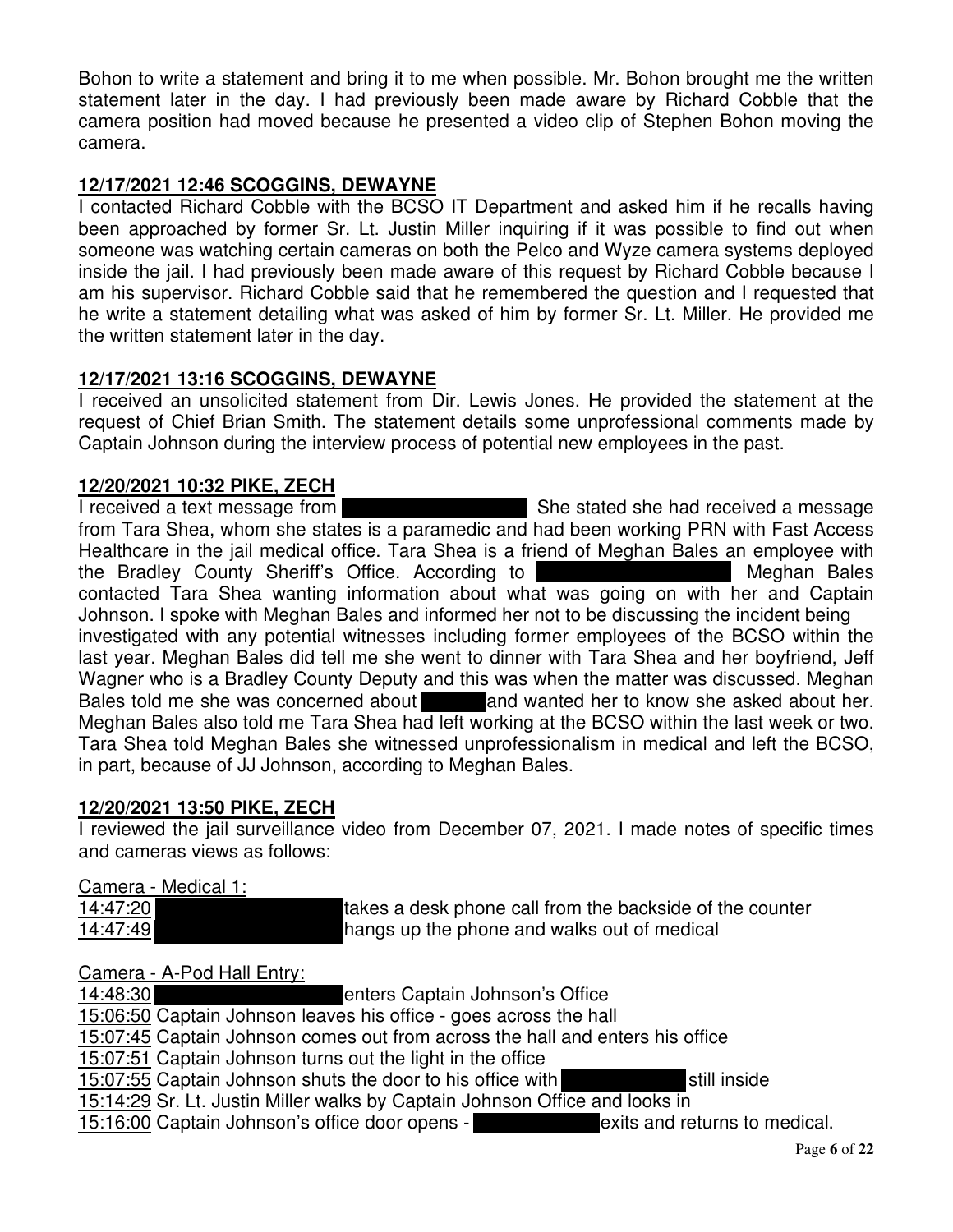During this incident states, she sent a text message to Sr. Lt. Justin Miller. **has not yet forwarded me a copy of the screen shot of this text** message she sent Justin Miller as this was occurring. However, I did see the screenshot on her phone during her interview. She has been asked to forward me the screenshot.

#### Surveillance Videos:

A-Pod Hall Entry - Medical 1 - South Hallway Green Doors were all downloaded from the incident on 12-07-2021 14:47 - 15:30. The videos were added to the case folder.

#### **12/20/2021 14:00 PIKE, ZECH**

I received a copy of the results of the cell phone forensic report on Captain Johnson's cell phone. The report was completed by Lt. David Shoemaker.

#### **12/20/2021 14:17 PIKE, ZECH**

I started reviewing the cell phone forensic report for Captain Johnson's cell phone. During my review I discovered no direct text messages between Captain Johnson and It is possible they have been deleted. I did observe some group messages that included both Captain Johnson and

# **12/21/2021 14:30 PIKE, ZECH**

I received a text message from She informed me the Axon link I sent her would only allow her to send 16 screen shots of text messages. I contacted Lt. Shoemaker, who allowed me to use his cell phone video equipment for recording a text message thread. I slowly video recorded the text message thread on cell phone. The video of the text message thread was added into the internal affairs folder under this case and added as an attachment.

# **12/21/2021 15:17 PIKE, ZECH**

sent me one screen shot of a text message between her and Justin Miller on the day she was in Captain Johnson's office with the light off as requested. The screenshot was placed into the internal affairs folder. She also sent me a screen shot of Justin Miller's contact information to confirm what phone number was being used for the text message. This was also added into this investigation's folder.

#### **12/21/2021 16:00 PIKE, ZECH**

While examining the text message thread between **and Captain Johnson**, I observed a text message from December 07, 2021, at 5:32 pm. This would have been 2.5 hours after the incident in Captain Johnson's office with the light out and the door shut. In the text message states, "I need an award for earlier, js!!". The text conversation continues about someone having a heart catheter. I located a call at the Justice Center on 12/07/2021 at 16:04 hrs. for someone having a heart attack. I added the call detail report from BCEMS 21-00022050 into the case folder.

#### **12/22/2021 11:12 PIKE, ZECH**

I observed surveillance video from the camera labeled "South Hallway Green Doors" on November 24, 2021. At 13:27:28 hrs. were maintenance employee, Stephen Bohon can be seen moving the surveillance camera away from the view of Captain Johnson's office.

can be seen entering Captain Johnson's office during this same clip at 13:17:52.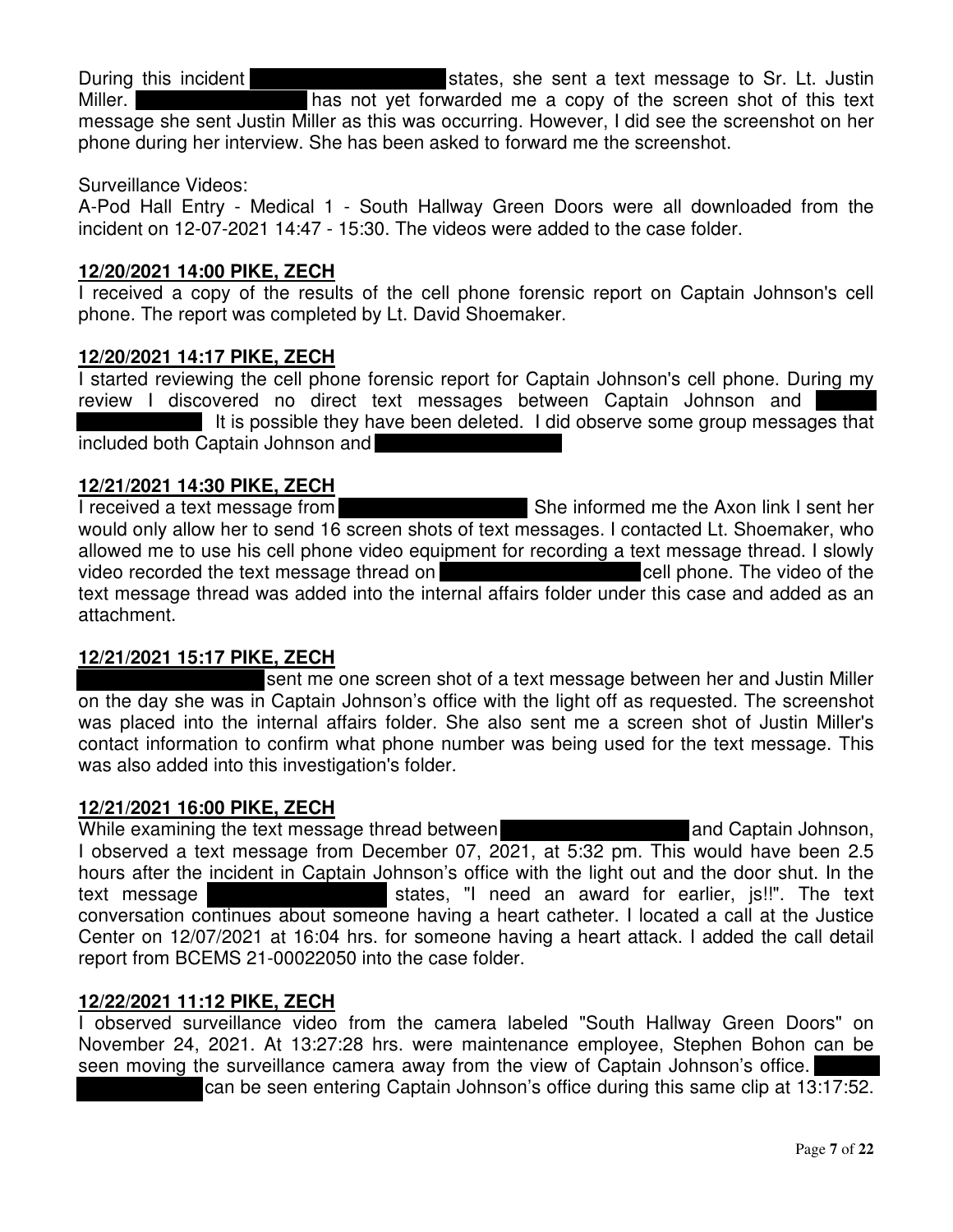I downloaded this camera footage from the time 13:17 to 13:43. The video was placed in the case folder.

# **12/27/2021 10:14 SCOGGINS, DEWAYNE**

I asked Lt. Shoemaker about the forensic examination of the Samsung phone used by former St. Lt. Justin Miller. Lt. Shoemaker stated that after a review of the phone he did not find any information on the phone pertaining to our request. It was later learned that Justin Miller rarely used the department issued cell phone electing to use his personal cell phone instead.

# **12/27/2021 12:09 SCOGGINS, DEWAYNE**

I received screenshots of text messages from Tina Smith between her and via the Axon Capture application. Sixteen (16) screenshots were sent by Mrs. Smith because that is the limit on the Axon capture application. The screenshots do not show the complete conversation and may be out of order. The screenshots were downloaded and placed in the case file.

# **12/29/2021 10:00 SCOGGINS, DEWAYNE**

Sgt. Zech Pike and I interviewed former Sr. Lt. Justin Miller using a Zoom call platform. The Zoom session was video recorded and placed in the case file. Justin Miller gave an account of multiple events that confirm parts of statement including being told via text message that Captain Johnson had "locked her in his office and turned the light off". He also confirmed that he had told her it was permissible to come and go from the detective entrance, so she did not have to go by Captain Johnsons office. He also stated that he observed Captain Johnson watching the medical cameras in his office on multiple occasions and that he had inquired from Richard Cobble with the IT division about seeing who and when someone was observing a camera in the facility because he believed Captain Johnson was watching on the two camera systems. (See video for complete statement) He further described multiple events of unprofessional conduct by Captain Johnson including texting supervisors that Meghan Bales was a "bitch" and being smacked on his buttocks by Captain Johnson. He also described conduct that belittled officers including himself, and vulgar sexual comments being made to Sr. Lt. Christi Walls and Fast Access Healthcare employee

# **12/29/2021 12:41 SCOGGINS, DEWAYNE**

Tina Smith.

I called Tina Smith with Fast Access Healthcare and requested copies of the November and December 2021 schedule for all medical staff in case we needed to know who was working on a certain day or time to help identify possible witnesses. She stated she would gather copies and email those to me.

# **12/29/2021 12:45 SCOGGINS, DEWAYNE**

I called The who is the husband of and scheduled an interview with him on 12-30-21 at 10:00 am. He agreed to give a statement regarding his knowledge of what was happening with his wife.

# **12/29/2021 14:13 SCOGGINS, DEWAYNE**

Sgt. Zech Pike and I conducted an interview with Lt. Jeremy Kanipes in my office. Lt. Kanipes stated that he had never observed any inappropriate comments or actions between Captain Johnson or **He did confirm that he observed** in Captain Johnson's office frequently. He said that Captain Johnson calls many employees,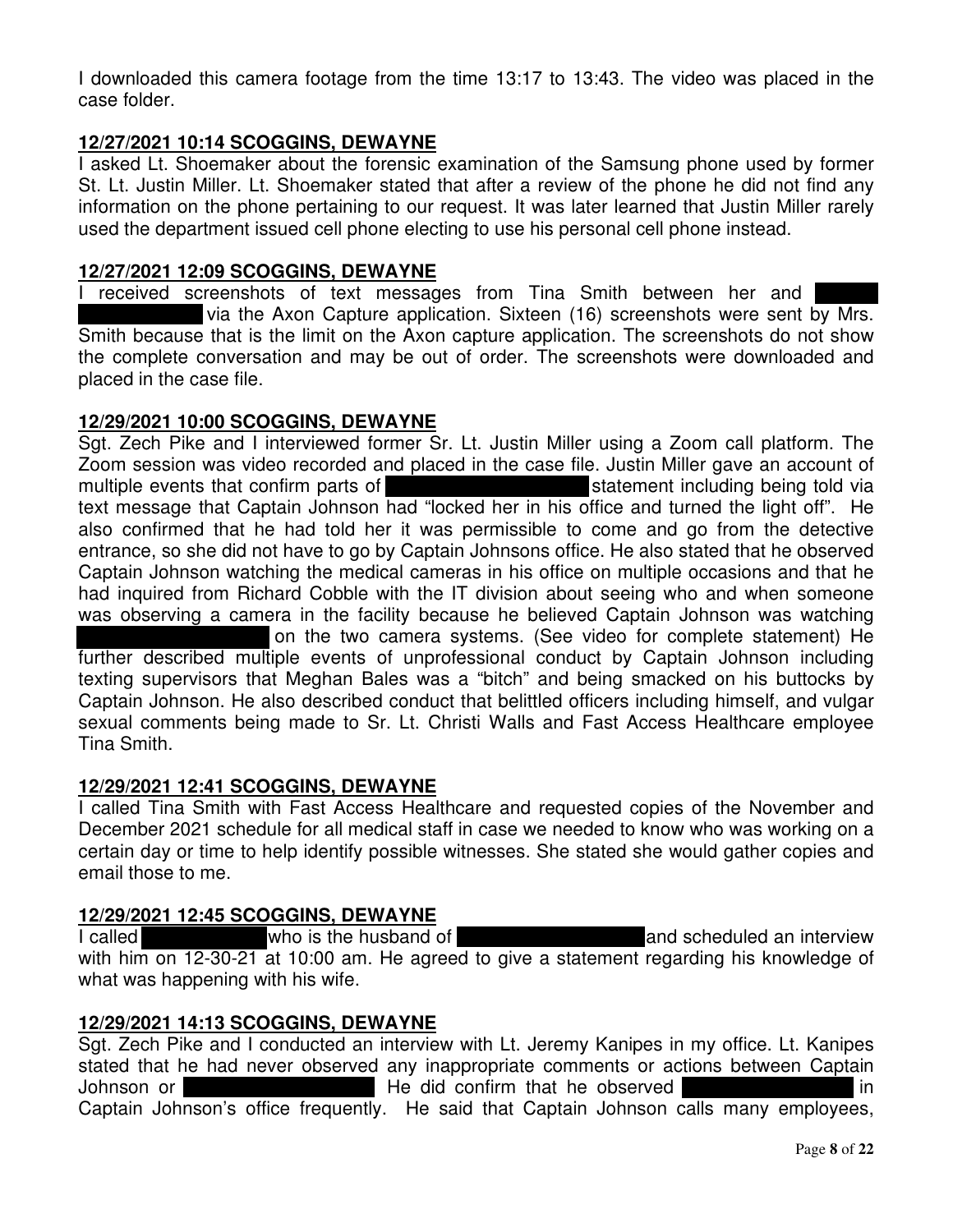especially supervisors, into his office frequently and sometimes they talk about non-work-related topics.

# **12/30/2021 10:00 SCOGGINS, DEWAYNE**

who is the husband of complainant . did confirm that he heard Captain Johnson make inappropriate comments to his to his wife at the block party on October 31, 2021. He described hearing him say something about it being against the law to look so good and he wanted to arrest her and take her home. (See audio recording for exact wording) He also stated that he came to the Sheriff's Office one evening when his wife believed that Captain Johnson was waiting on her outside after work. He stated he waited in the parking lot observing Captain Johnson until he left, and his wife then came outside. This can be confirmed from video footage observed and placed in the file by Sgt. Zech Pike. The interview was audio recorded and placed in the case file. Sgt. Pike also took photographs of several text messages between

on his phone showing the discussion about this event. These text messages confirm some of his story about why he came to the Sheriff's Office and waited in the parking lot based on the perception of his wife.

# **01/05/2022 11:00 PIKE, ZECH**

I located surveillance video from the Medical 2 camera recorded on November 29, 2021. The video captures Captain Johnson entering medical at 12:39:37 to speak with while she is the Medicine Room with another nurse, Brenda Roberts. Captain Johnson leaves Medical at 12:51:02. This relates to the allegation that Captain Johnson came to medical after she hung up the phone on him and threatened to escort her out of the building. The video was added to the case.

# **01/06/2022 10:12 SCOGGINS, DEWAYNE**

I asked Chief Brian Smith if he had any disciplinary documentation regarding Captain Jerry Johnson because Sheriff Lawson informed me that Chief Smith had counseled Captain Johnson on numerous occasions. Chief Smith told me that he had spoken to Captain Johnson on four (4) separate occasions regarding inappropriate conduct and behavior. He further stated that he had not documented any of the verbal counseling sessions in writing. I requested that Chief Smith write a statement regarding the verbal counseling given to Captain Johnson to be placed in the administrative investigation file.

# **01/06/2022 12:38 SCOGGINS, DEWAYNE**

I called Captain Johnson and requested that he come to the office for an interview do discuss the specific allegations. Captain Johnson agreed and the interview was scheduled for Tuesday January 11, 2021, at 9:00 am.

# **01/09/2022 12:21 SCOGGINS, DEWAYNE**

I received an email from Tina Smith of Fast Access Healthcare that included the November Fast Access time sheets. She did not send the December time sheets as requested. I later placed copies of the times sheets in the case file for reference if needed.

# **01/10/2022 02:30 SCOGGINS, DEWAYNE**

Lt. David Shoemaker and I interviewed Lt. James Gregory of the Corrections Division in my office. He did not have any specific pertinent information to contribute regarding the sexual harassment allegations other than he did see **in Captain Johnson's Office** in Captain Johnson's Office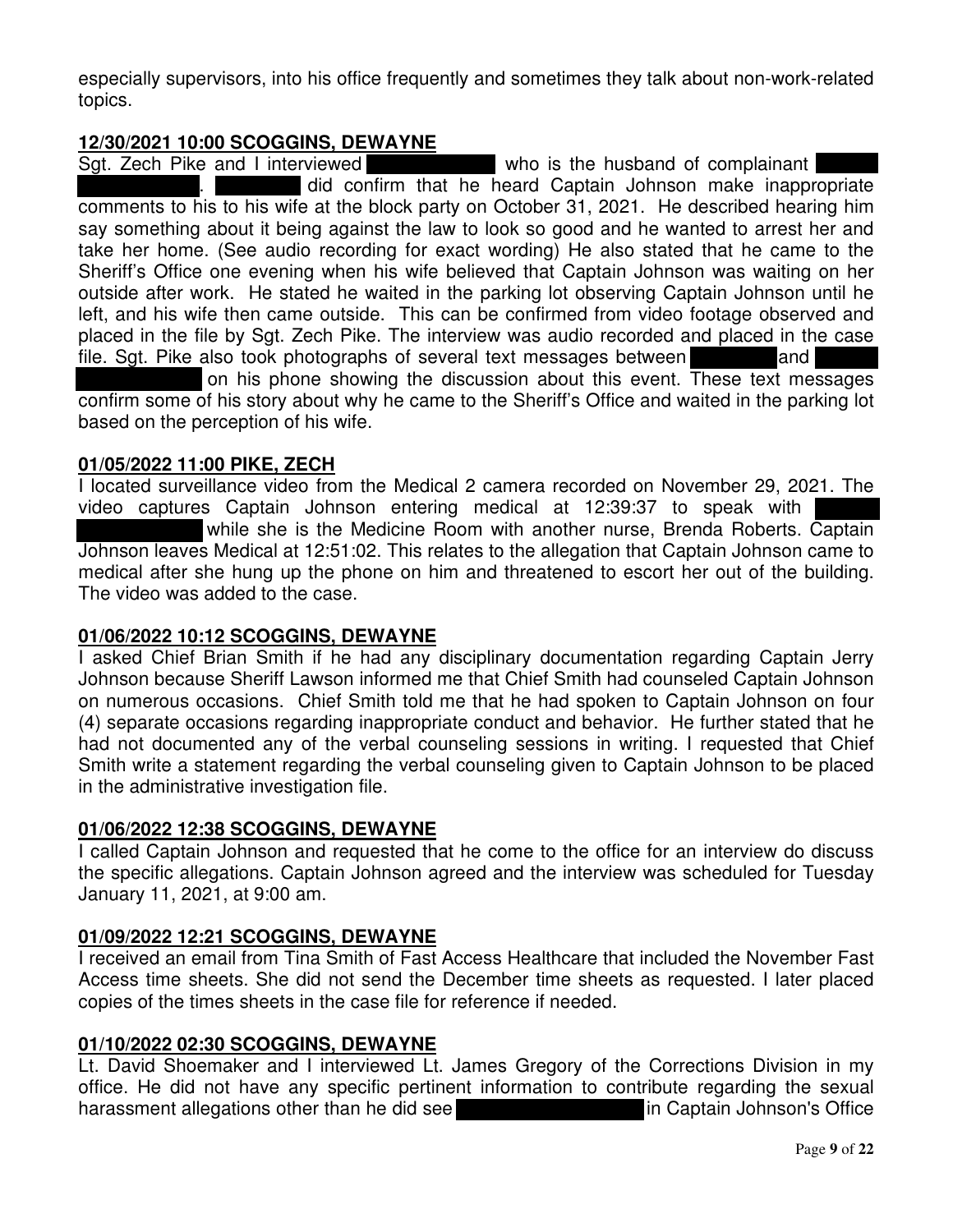frequently. He also stated that he was in an office with former Sr. Lt. Justin Miller on one occasion when came in and told Justin Miller she did not want to go by Captain Johnsons office because he called her in all the time, and she could not get any work done. Lt. Gregory then provided a copy of six documents written by him dating back to 2-22-21 relating to incidents involving him and Captain Johnson. These incidents were not specifically related to this investigation. Those documents were placed in the case file for reference.

Note: I am not certain if this interview was audio recorded as I failed to indicate this in the chronology. However, I do not believe the interview was audio recorded because I cannot find any recording of the interview in my Axon Capture application. Given that he had no specific information related to the current administrative investigation, it *is likely I did not record the interview and just accepted his written documents.*

# **01/10/2022 14:02 PIKE, ZECH**

I downloaded two surveillance videos from 12/13/2021. One video is from the outside parking lot of F-Pod and the other is the outside parking lot near H-Pod. Both videos are during the timeframe of an incident where the stated he came husband stated he came to the jail at the end of her shift due to Captain Johnson waiting for her in the parking lot. After observing the videos, you can see the white Toyota truck described by pull into the parking lot as described.

# **01/11/2022 09:00 SCOGGINS, DEWAYNE**

I interviewed Captain Jerry Johnson in the community room with the assistance of Lt. David Shoemaker because Sgt. Zech Pike was not available. The interview lasted 2 hours and 44 minutes. All aspects of the investigation were discussed with Captain Johnson, and he was given an opportunity to respond to the 17 specific allegations that were made by point by point. The interview was audio recorded via the Axon Capture application and then uploaded to evidence.com and restricted. The recording was also attached to the case file. A Garrity warning form was discussed and eventually read and signed by Captain Johnson although it was not done until after the interview was already underway.

Captain Johnson denies creating a hostile, intimidating, or offensive work environment for and stated that he was only doing his job. Captain Johnson stated that the memes he sent were funny and not sexual in nature. He stated that he had never been alone in a closed-door environment with **the state of the end** other than one possible time after sent him an email sometime in November 2021 forwarded from Tina Smith indicating that Fast Access Healthcare would not have likely taken the Bradley County Contract if they had known of pending lawsuits before signing the contract. Captain Johnson stated he can not remember if he had a closed-door meeting with , but she had requested one.

Captain Johnson stated that he had never closed the door and turned off the lights by saying "no", when asked. Captain Johnson stated that he did not stand in front of in his office touching her legs and say do you like it in the dark by answering "absolutely not" when asked. He was then shown the video from 12-07-21 depicting him walking into his office where was waiting and turning off the light and closing the door. Captain Johnson said he did not remember doing this after seeing the video and said he did not know why he did this. (See audio for full statement) (Also see specific complaints identified with responses)

# **01/11/2022 12:30 SCOGGINS, DEWAYNE**

I briefly met with Sheriff Lawson to give a verbal report of the highlights of Captain Jerry Johnson's statement. Lt. David Shoemaker was also present. I told Sheriff Lawson that I would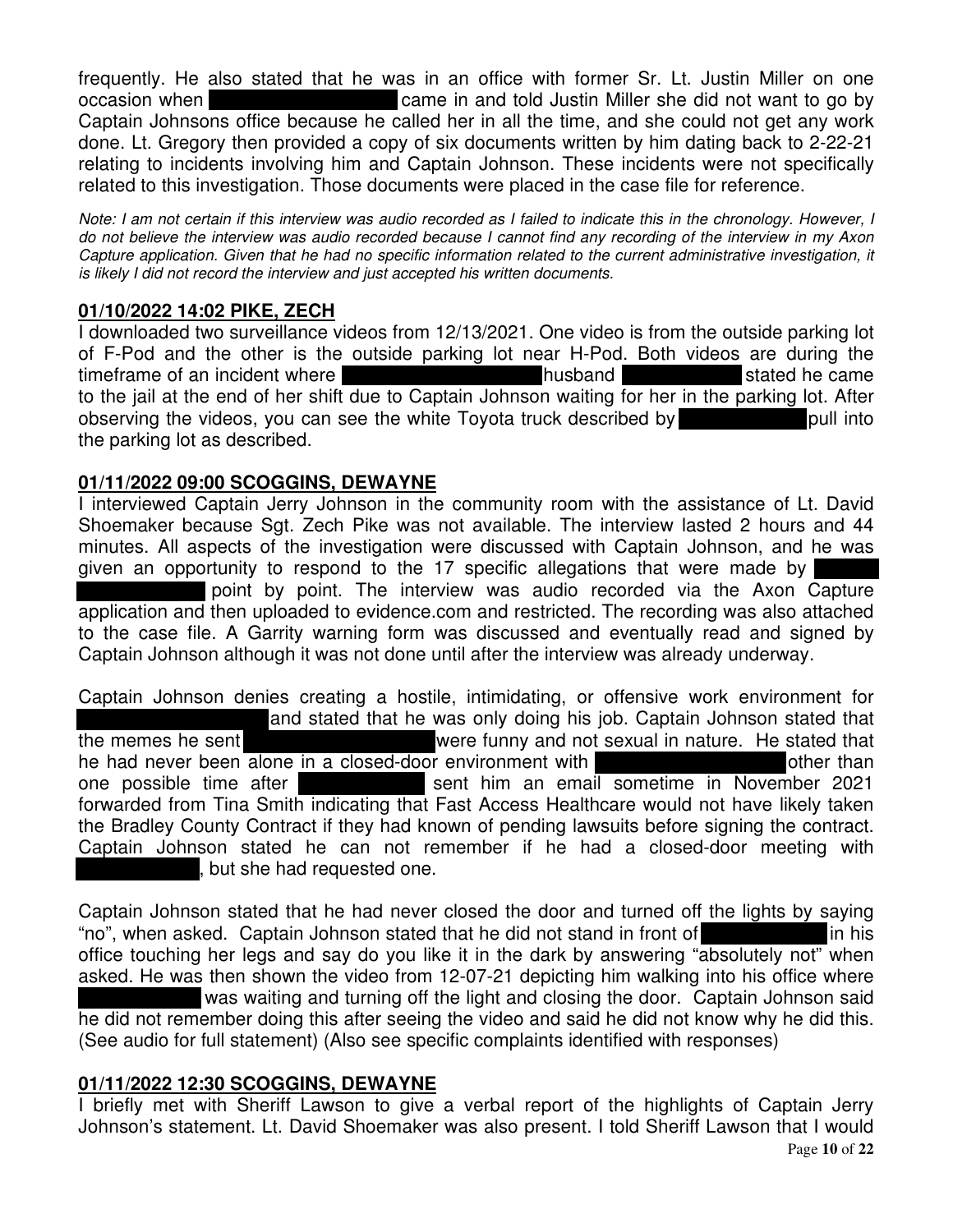be ready to give a verbal report by Friday 1-14-21. He requested that we call Bradley County Attorney Crystal Frieberg to be present at the meeting.

# **01/11/2022 14:00 SCOGGINS, DEWAYNE**

I called Bradley County Attorney Crystal Frieberg via phone and requested she attend the verbal report meeting regarding the Administrative Investigation of Captain Johnson on Friday. She agreed to come at 1:30 pm.

#### **01/12/2022 14:34 SCOGGINS, DEWAYNE**

Chief Brian Smith brought me a written Memorandum regarding his verbal counseling with Captain Johnson that I had requested. The document was added to the case file for reference.

#### **01/13/2022 13:30 SCOGGINS, DEWAYNE**

I called Lt. Jeremy Kanipes for a follow up question related to the possibly of him being present during a conversation with **and Captain Johnson concerning her son.** claims that Captain Johnson made comments about needing to bring condoms for her 6-year-old son after she stated he would not hug her anymore because he had little girlfriends. Captain Johnson recalled that he did have a conversation with her son but stated that he never said anything about bringing condoms for her son.

Lt. Kanipes stated that he may have been present during the time a conversation was had relating to son not hugging her, but he could not be certain. He also stated that he was never present when any comments were made about condoms being brought for her son that he recalls.

#### **01/14/2022 13:30 SCOGGINS, DEWAYNE**

Lt. David Shoemaker, Sgt. Zech Pike (via Zoom conferencing), and myself met with Sheriff Steve Lawson and Bradley County Attorney Crystal Frieberg in his office at 1:30 pm. I gave a verbal report regarding seventeen (17) specific points of interest that had been identified as being relevant to any possible policy violations. Input from Lt. Shoemaker, Sgt. Pike, and myself relayed what all witnesses that had been interviewed stated to the best of our memories. We also discussed if any of the seventeen (17) specific points of interest had any corroboration from witnesses, text messages, video recordings, or phone logs. We all believed that some of the allegations would be at least partially confirmed with some evidence. We showed a video to both Sheriff Lawson and Attorney Crystal Frieberg of an event where Captain Johnson went into his office with and shut the door and turned the lights off.

At the end of the meeting, I stated that in my judgement, I believe the totality of the circumstances constitute a violation of the Sexual Harassment Policy under 26.1.12 SEXUAL HARASSMENT: Subsection C: Such conduct has the purpose of substantially interfering with the individual's work performance or creating an intimidating, hostile, or offensive work environment.

Sheriff Lawson then requested that we conduct additional investigation by interviewing Sr. Lt. Christi Walls relating to an incident where she may have had sexual comments made to her by Captain Johnson, and Nurse Brenda Roberts because she may be a witness to an event in the Medical Medication room where Captain Johnson is alleged to have threatened to walk out of the building.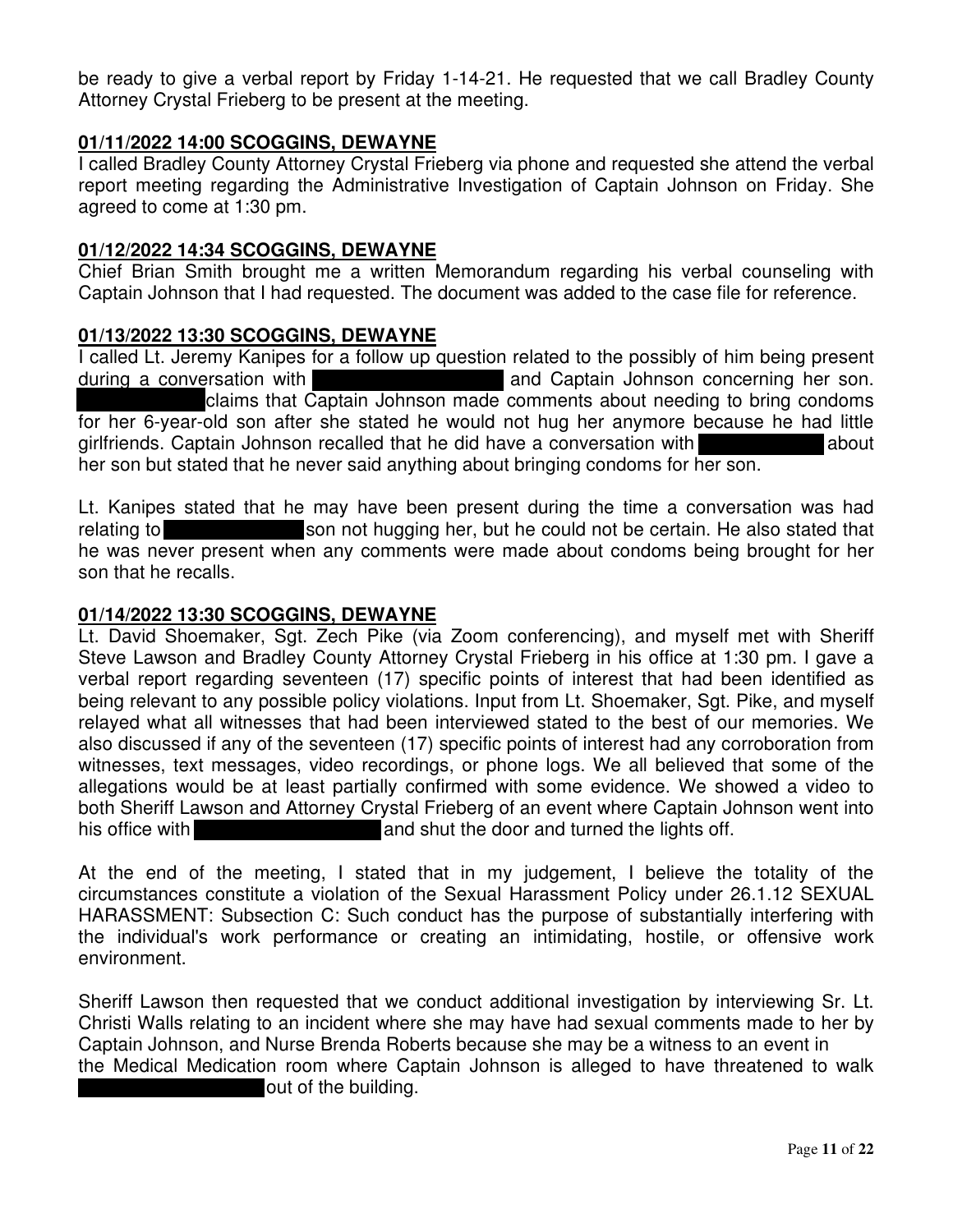Because of his request, Sgt. Pike and I requested a 30-day extension for the investigation to be concluded because policy requires a 30-day window to conduct the investigation. Policy also allows for extensions of the time if the Sheriff approves.

# **01/14/2022 16:00 SCOGGINS, DEWAYNE**

Sheriff Lawson provided a letter authorizing a 30-day extension to the investigation. I told Sheriff Lawson that I would notify Captain Johnson and **Extension** of the extension the following Tuesday after the upcoming holiday weekend.

#### **01/19/2022 15:39 SCOGGINS, DEWAYNE**

I called Captain Jerry Johnson and informed him that Sheriff Lawson had authorized a 30-day extension for the investigation to be completed because he wanted two additional witnesses to be interviewed and the final report written and presented to him. Sgt. Zech Pike listened to the call.

#### **01/19/2022 16:00 SCOGGINS, DEWAYNE**

I called and informed her of the 30-day extension. She stated that she left employment with Fast Access Healthcare because of problems with that company and not because of the Bradley County Sheriff's Office or what has occurred with Captain Johnson. The call was recorded and placed in the case file for reference. Sgt. Zech Pike listened to the call.

#### **01/19/2022 16:30 SCOGGINS, DEWAYNE**

I spoke with Sr. Lt. Christi Walls and requested that she submit to an interview related to Captain Jerry Johnson and she agreed. The interview was scheduled for Thursday 1-20-22 at 9:30 am.

# **01/20/2022 09:40 SCOGGINS, DEWAYNE**

Sgt. Zech Pike and I interviewed Sr. Lt Christi Walls in the community room. I attached a copy of notes I created during the interview with her to the case file. During the interview she described some sexual comments and unprofessional comments made by Captain Johnson. She also stated that she had reported this to Chief Smith and Sheriff Lawson. (See audio recording or interview notes for further detail)

#### **01/20/2022 13:14 SCOGGINS, DEWAYNE**

I received a call from Denise Johnson the wife of Captain Jerry Johnson. She wanted to know if we planned to interview her as part of our investigation involving her husband. I told her that I did not see any reason why I would need to interview her unless she had relevant information regarding the allegations against her husband. She stated that she was with her husband coming back from Chattanooga, TN one evening when he called

regarding a nurse in the jail and knew this was work related. She said

answer and he had to go in to work to deal with the situation. She also stated that she had taken a photograph of some Christmas decorations depicting two deer and then texted it to her husband. She stated that both then began texting the photograph to their friends because they thought it was funny.

She had several questions about the investigation, and I tried to answer the ones that I could. She also brought up several other topics on the call however, I did not believe any of those topics were relevant to the investigation other than the reason for the afterhours call to and the photograph she mentioned. I told Mrs. Johnson that I would look back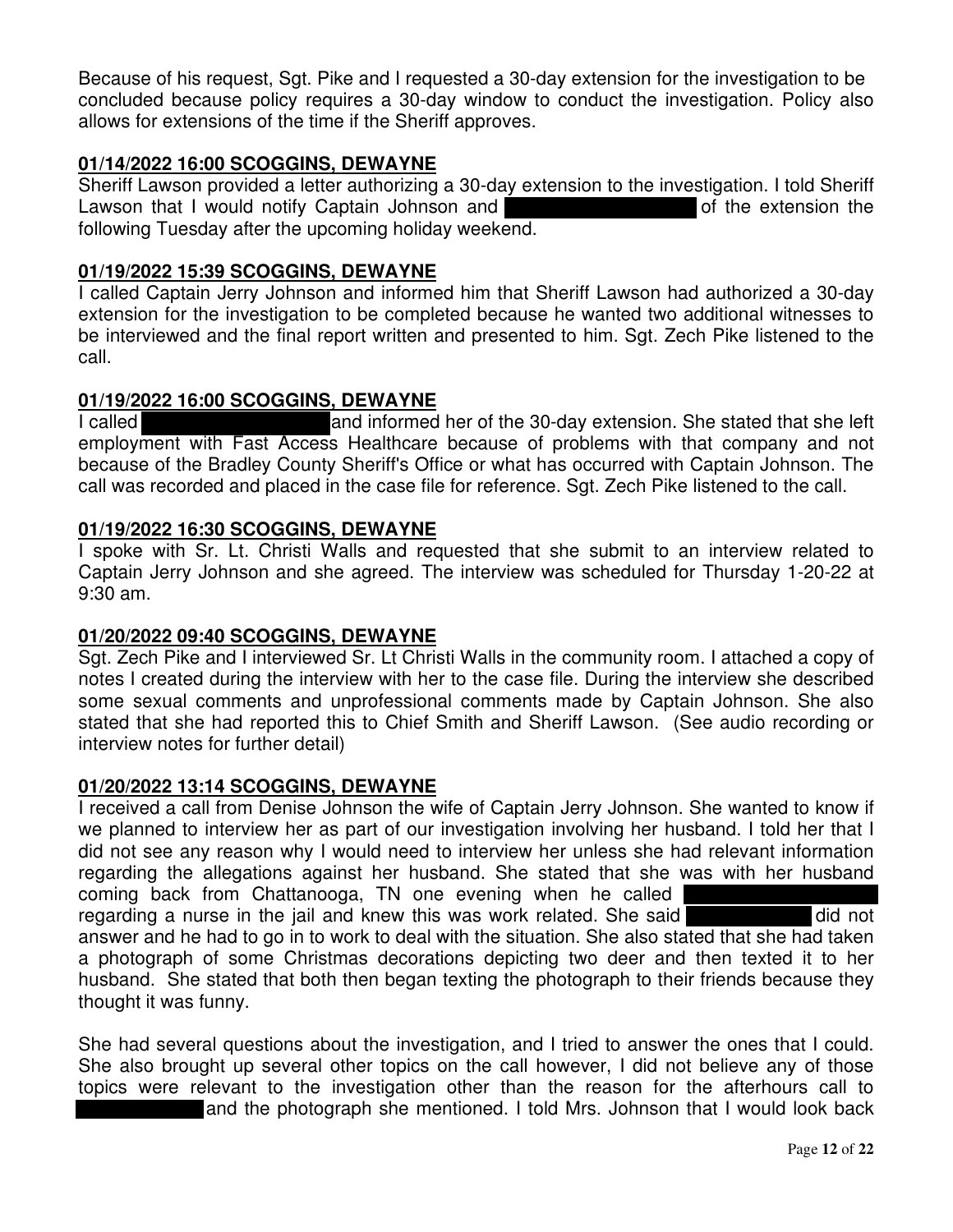over my case notes and call her back for an interview if I believed she could provide any information regarding any of the specific points being investigated. The call lasted approximately 20 minutes.

Shortly after the call began, I placed my phone on speaker and asked Sgt. Zech Pike to step into my office to be a witness. Shortly after the call was completed, I saw Sheriff Lawson in the hallway near my office and mentioned to him that Mrs. Johnson had called and wanted to help and seemed concerned.

#### **01/20/2022 15:14 SCOGGINS, DEWAYNE**

Sgt. Zech Pike and I interviewed Nurse Brenda Roberts via a telephone conversation. She was unavailable to come to the office because she was sick. During the conversation she could not recall anything being said by Captain Johnson regarding being hung up on during a phone conversation or walking or removing solution of the building. She did think she remembered a time when Captain Johnson came to medical when she and were in the medicine room. She said that she probably wasn't paying attention all that much because she was doing her work getting med pass ready to be distributed. The phone interview was audio recorded and placed in the file.

#### **01/25/2022 10:06 SCOGGINS, DEWAYNE**

I was able to get logged in to Captain Johnson's County issued email after making a request to Adam Lewis and Wrightcore to reactivate the account and set a temporary password. I was also able to locate an email described by Captain Johnson that was sent from

to him and it was dated 11-10-21. The email came originally from Tina Smith with Fast Access Healthcare to **and was then forwarded to Captain Johnson.** During the interview with Captain Johnson, he stated that the only time he could remember having a closed-door meeting with was just after she sent him this email possibly. This email was almost one month prior to the 12-07-21 event where the door was closed, and the light was turned off in Captain Johnson's office with present.

#### **02/01/2022 15:36 SCOGGINS, DEWAYNE**

After a review of the case facts, it occurred to us that we had never looked in Captain Johnson's desk drawer to see if any handcuffs were present based on the statement by Sgt. Pike and I went to Captain Johnson's Office and found a set of handcuffs with the name Captain Jerry L. Johnson engraved on them. They were located on the pull-out keyboard desk drawer of his desk. Photographs were taken to document the discovery. Those photographs were placed in the case file.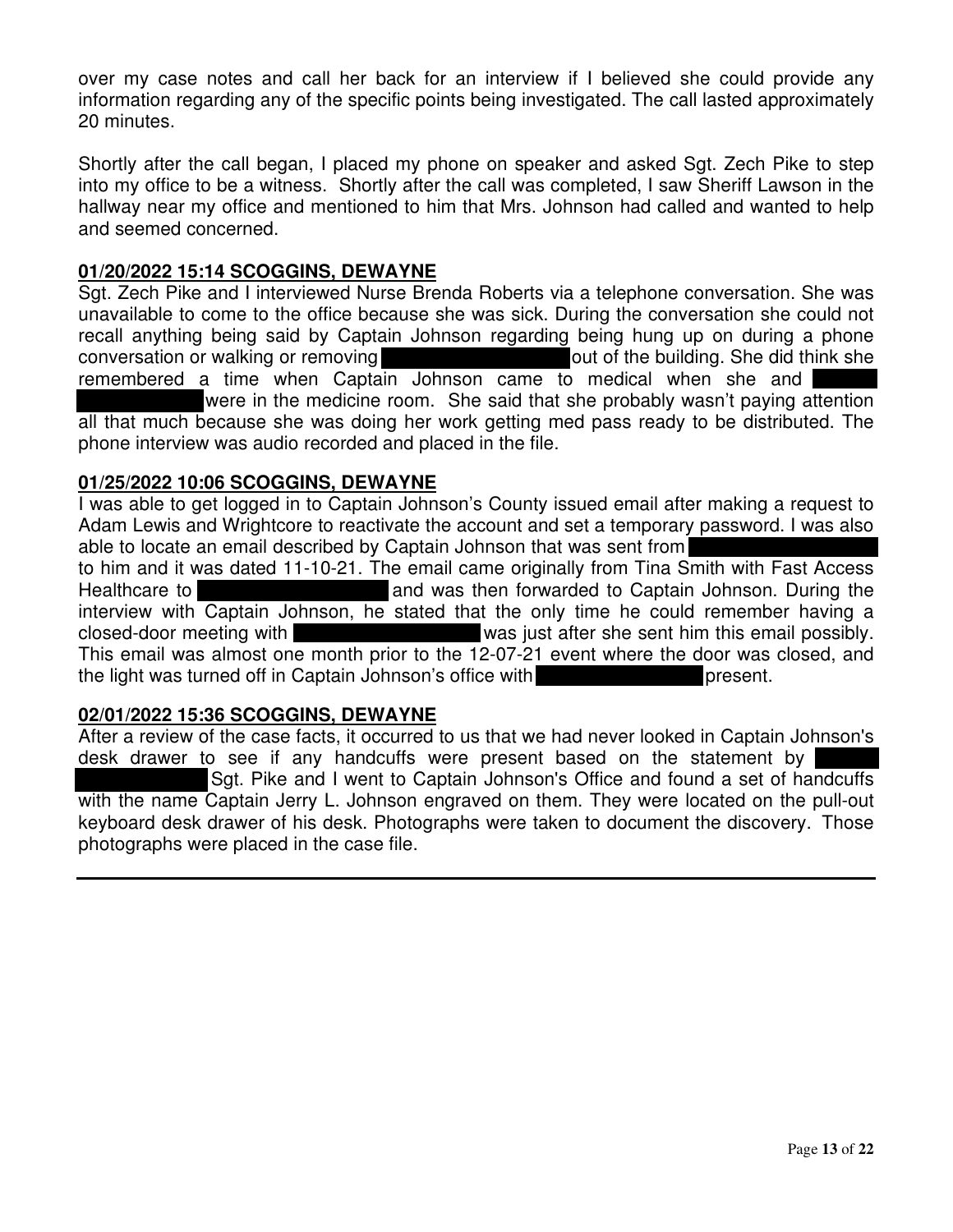# **LIST OF WITNESSES**

**1. - Complainant**

**2. CAPTAIN JERRY JOHNSON - Accused Deputy**

**3. JUSTIN MILLER**

**4.**

**5. LT. JEREMY KANIPES**

**6. SR. LT. CHRISTI WALLS**

**7. NURSE BRENDA ROBERTS**

**8. LT. JAMES GREGORY**

# **9. TINA SMITH**

# **CONCLUSION**

**\_\_\_\_\_\_\_\_\_\_\_\_\_\_\_\_\_\_\_\_\_\_\_\_\_\_\_\_\_\_\_\_\_\_\_\_\_\_\_\_\_\_\_\_\_\_\_\_\_\_\_\_\_\_\_\_\_\_\_\_\_\_\_\_\_\_\_\_\_\_\_\_\_\_\_\_**

# **Original Complaint**

After investigation it is recommended that the original complaint of SEXUAL HARASSMENT be **SUSTAINED** pursuant to the Bradley County Sheriff's Office Policy 26.1.12.

The basis for recommending the policy violations are as follows:

With the totality of all circumstances considered, it is apparent that much of the statement of has been corroborated by witness statements, video recordings, or text messages. Given the independent corroboration, it makes her a credible witness and therefore lends credibility to other parts of her statement that did not have independent proof.

The Bradley County Sheriff's Office Policies and procedures Sexual Harassment Policy 26.1.12 states:

#### **26.1.12 SEXUAL HARASSMENT POLICY**

It is the policy of the Bradley County Sheriff's Office that all personnel adhere to the provisions herein regarding the prohibition and reporting of sexual harassment.

Sexual harassment of any employee will not be tolerated. No employee shall sexually harass, either verbally or physically, another employee; nor shall any supervisor allow the harassment of any employee or any other person, either by Sheriff's Office employees or by individuals not employed by the Sheriff's Office.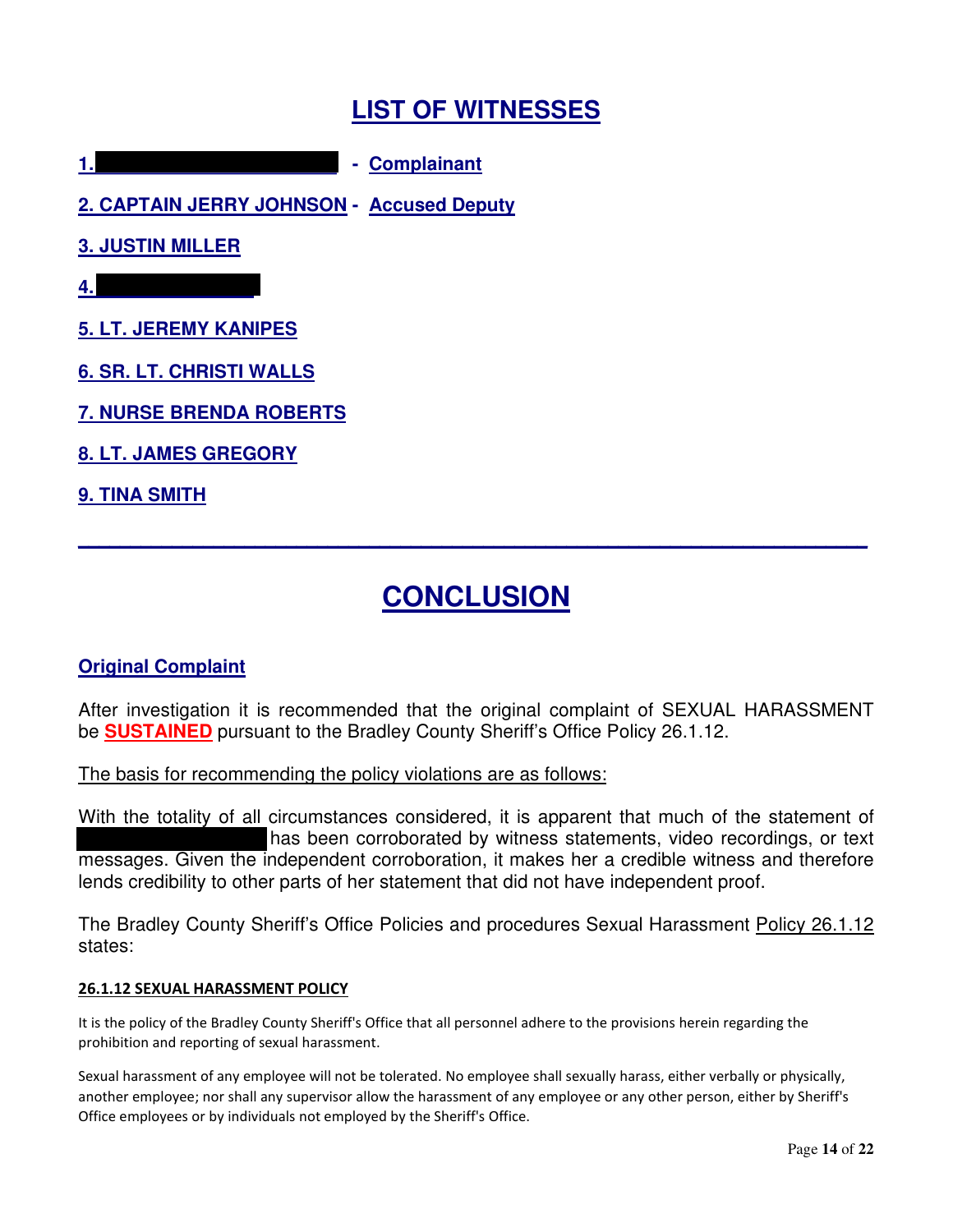It is the responsibility of supervisors to take all steps necessary to ensure that the provisions of this policy are enforced. Any complaint of harassment will be investigated immediately and corrective and/or disciplinary action taken if charges are determined to be founded.

Sexual harassment is defined as: Unwelcome sexual advances requesting sexual favors and other verbal or physical conduct of a sexual nature when:

**A**. Submission to or acceptance of such conduct is made explicitly or implicitly a term or condition of employment; or

**B**. Submission to or rejection of such conduct is used as the basis for employment related decisions; or

**C**. Such conduct has the purpose of substantially interfering with the individual's work performance or creating an intimidating, hostile, or offensive work environment.

Sexual harassment can also be in the form of comments, acts, or gestures. It is not limited to overt physical acts. Suggestive comments, jokes of a sexual nature, sexually suggestive objects or pictures, obscene gestures, sexually graphic stories, as well as unwanted touching, can all constitute sexual harassment.

Employees are encouraged to settle problems on an informal basis, but an employee who feels they have been subjected to sexual harassment may file a complaint directly with any supervisor without regard for the chain of command or with the State EEOC Coordinator.

A complaint of sexual harassment may be filed according to the following procedures. A complaint should be filed within seven (7) working days of the occurrence of the alleged harassment. If it is a continuing problem, the complainant should state when the conduct began and the progression of events to the time of the complaint. A complaint may be filed by a current employee, an applicant, or any other person. A complaint may be filed individually or as a group. Any complainant(s) shall have the right to have one representative of their choosing with them at all stages of the complaint procedure. The complaint procedure will ensure confidentiality to the degree allowed by law. Reprisal or retaliation against the complainant or witnesses participating in the investigation is prohibited and shall constitute grounds for disciplinary action.

The Sheriff will be informed verbally when a sexual harassment complaint has been filed, followed by a written notification the next business day. The Sheriff will appoint an Internal Affairs investigator to follow up on the complaint. The Internal Affairs investigator shall document the complaint in writing. Internal Affairs shall document all aspects of the investigation and inform the complainant employee, in writing, of the results within thirty (30) days. Additional time may be granted if circumstances warrant. Failure to take action regarding sexual harassment shall be grounds for disciplinary action.

If the complaint is against any member who reports directly to the Sheriff, the complaint shall be filed directly with the Sheriff, and he shall conduct, or appoint someone else to conduct, the investigation.

If the complaint is against the Sheriff, it shall be filed with the State EEOC Coordinator for investigation.

If the investigation reveals the complaint is sustained, the appropriate corrective action will be taken in accordance with policy and law.

If the complainant is not satisfied with the investigation or the corrective action taken by the Sheriff's Office, he/she may file the complaint with the State EEOC Coordinator.

Of the seventeen (17) points of interest identified, the following issues have been at least partially confirmed by independent witnesses, video recordings, or text messages.

**3. Frequently saying, "I see you" via text message or phone calls**: According to the complainant Captain Johnson frequently sent her text messages and called her on her cell phone saying things like "I see you". She stated this made her feel uncomfortable because she believed she was constantly being watched.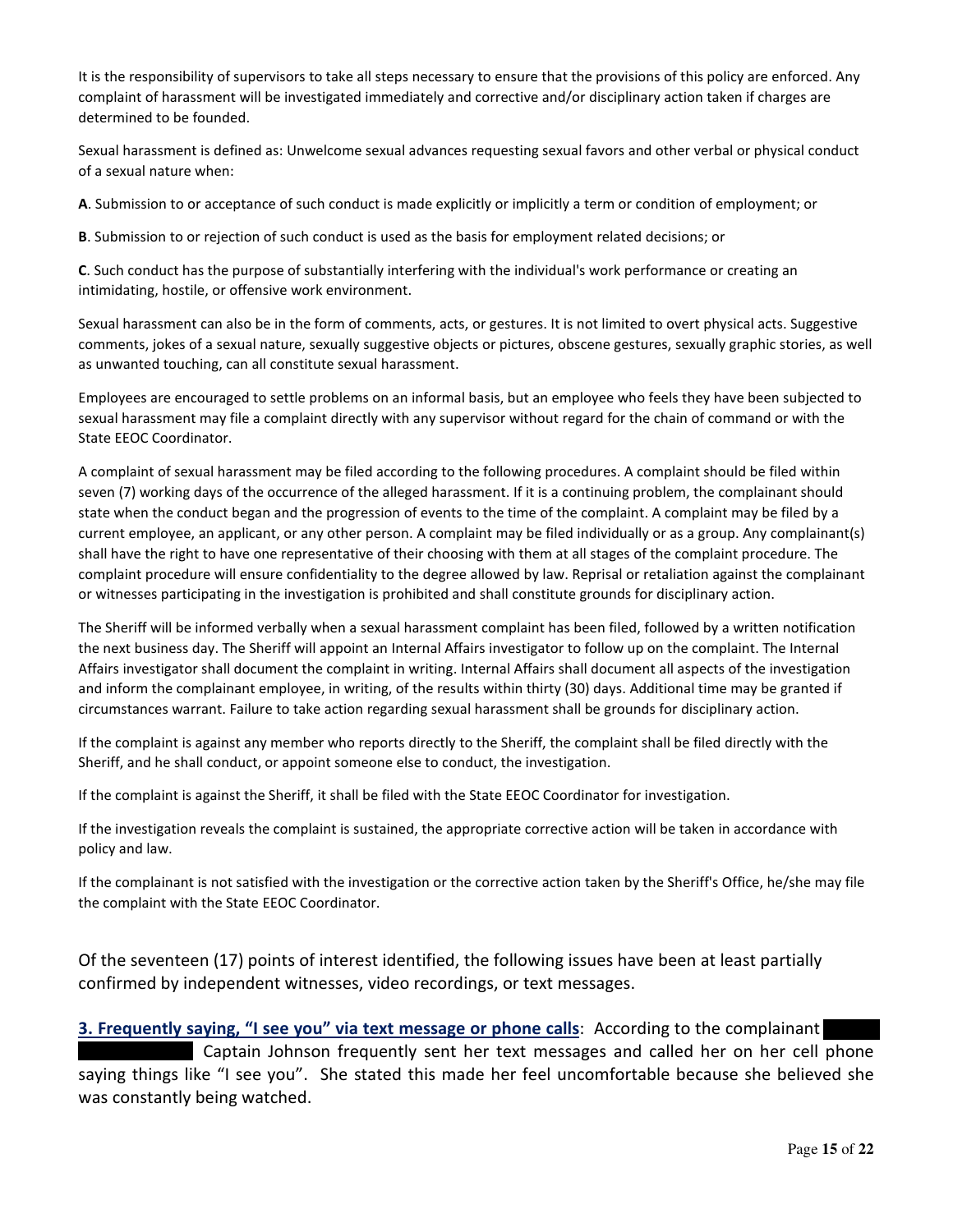On at least five 5 separate occasions text messages were discovered where Captain Johnson sent text messages saying, "I see you" or "Smile" or something indicating he knew what she was doing. It is unknown what was said during any phone conversations; however, it is possible the comments could have been made during a phone conversation as reported by

**4. Watching her on camera inside the facility which made her feel watched**: According to the complainant, she felt like she was being watched on camera frequently making her very uncomfortable in her work environment. Justin Miller gave a statement that he observed Captain Johnson with the cameras to medical displayed on his TV in his office on several occasions. Additionally, he (Miller) asked Richard Cobble with the Information Technology Division if he had any way of finding out who was watching which specific department video cameras and when.

Upon examination of Captain Johnson's office shortly after he left the premises, Sgt. Pike and I found a group of cameras displayed on Captain Johnson's TV in his office that also included two of the medical cameras on the Pelco NVR system. One of the medical cameras was highlighted. However, was not working on the day that this information was obtained and was not on the

property.

Additionally, the fact that Captain Johnson sent text messages to saying "I see you" along with other text messages stating "Looks like a little work and lotsa sitting & talking to me! **a**  $\bullet$   $\bullet$  as examples, could be an indicator that he was watching her on video cameras with the exception of the block party in downtown Cleveland where he likely saw her, in person.

Captain Johnson stated it was his routine to check cameras before he went to bed. He stated that he did see her on camera on one occasion after hours at approximately 11:00 pm on Thanksgiving weekend which matches one of the text messages she received. Captain Johnson did state that he was not specifically watching **on camera but was doing his job by staying on top of what** was going on in the medical offices.

**5. Calling her to his office frequently interfering with her ability to complete her work**: According to the complainant, she was called to Captain Johnson's office usually three (3) or four (4) times per day for apparent work-related issues. However, the conversations quickly turned to discussing personal topics. She stated it became difficult to complete her work and this wasted her time. She also stated when she was alone with Captain Johnson in his office, he would make sexually perverted comments such as asking her if she liked to be tied up and would do so while showing her handcuffs from his desk drawer.

Many witnesses interviewed stated that Captain Johnson would call various different employees to his office frequently and it was hard to get away because he wanted to talk. Sr. Lt. Christi Walls described this behavior as being a joke among employees because they could not walk by his office without being called in to talk. The employees would treat walking by Captain Johnson's office according to her as being similar to the movie the Hunger Games where they would choose a person to send to his office as a sacrifice so others could continue their work.

Under subsection C of the Sexual Harassment Policy substantially interfering with an individual's work performance can be a violation if verbal or physical conduct of a sexual nature creates an offensive work environment. This appears to be exactly what was describing.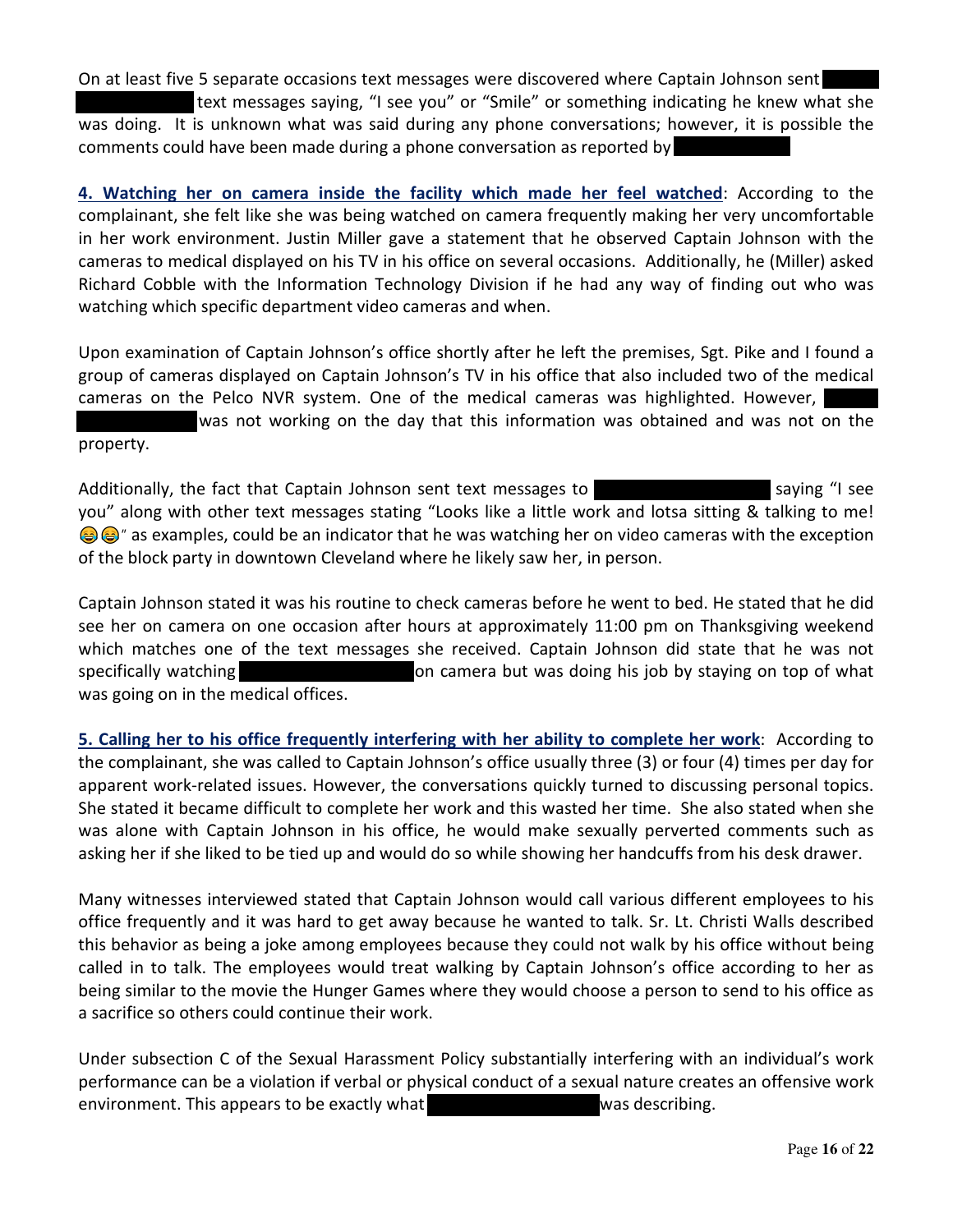**9. Sending her sexual memes via text messages**: According to the complainant, she was offended by the sexual photographs/memes sent to her by Captain Johnson on several occasions. Three separate photographs/memes were found in the text message content of phone sent by Captain Jerry Johnson in late November of 2021. All three have a sexual overtone that a reasonable person may describe as sexual (see photographs collected). Captain Johnson admits to sending the photographs but stated that he did not believe they were sexual in nature, and he thought they were just funny. He also stated that if would have told him these offended her, he would have stopped sending them. He recalls her laughing about them when discussed in person after he sent them. Captain Johnson also stated when asked that he had been sent to Sexual Harassment Training provided by Bradley County in the last few years. This type of behavior would have likely been reviewed in the Sexual Harassment Training and could be considered inappropriate.

**10. Waiting on her outside of the building for her to leave after work**: According to the complainant, Captain Johnson waited on her outside after work on several occasions. She stated that she would often wait to ensure that he had left prior to leaving work because she did not want to talk with him outside the work environment and allow the same type of behavior to continue outside of work as well.

the husband of  $\qquad \qquad$ , gave a statement that he called her on 12-13-21, because she was late leaving work and asked her if everything was, okay? She informed him that she was just waiting on "JJ" (Captain Jerry Johnson) to leave before she left work. decided to come to the Sheriff's Office to intervene so his wife could leave. He provided text messages between him and his wife supporting his statement that can be reviewed in the case file. Video recordings were also discovered confirming did come to the Sheriff's Office on that date driving a vehicle that he described.

Additionally, **informed Tina Smith about "JJ" waiting on her outside the building** and Tina Smith then called Captain Johnson to distract him so she could leave work. These messages are also documented in the case file.

Captain Johnson stated that he was not waiting on but was talking to night shift officers coming in for roll call on the evening shift which he would do sometimes if his wife was working late, and he did not need to be home.

It is unknown, based on the evidence whether Captain Johnson was waiting on However, her perception is that he was waiting on her and the facts support her statement with the exception of Captain Johnson's intentions.

**11. Taking photographs of her during a work-related meeting without her consent**. According to the complainant, Captain Johnson took at least two different photographs of her with his cell phone during an October medical meeting between the Sheriff's Office Administration and Fast Access Healthcare without her knowledge or consent. She stated that he then showed those photographs to her in his office because he asked her to come to his office for a "debrief" after the meeting. She stated "that makes me feel violated" regarding the incident.

Page **17** of **22** No photographs of were found during a forensic examination of Captain Johnson's cell phone. However, Captain Johnson admitted to taking the photographs. He believed that he had texted those to but admits he could have shown them to her on his phone instead of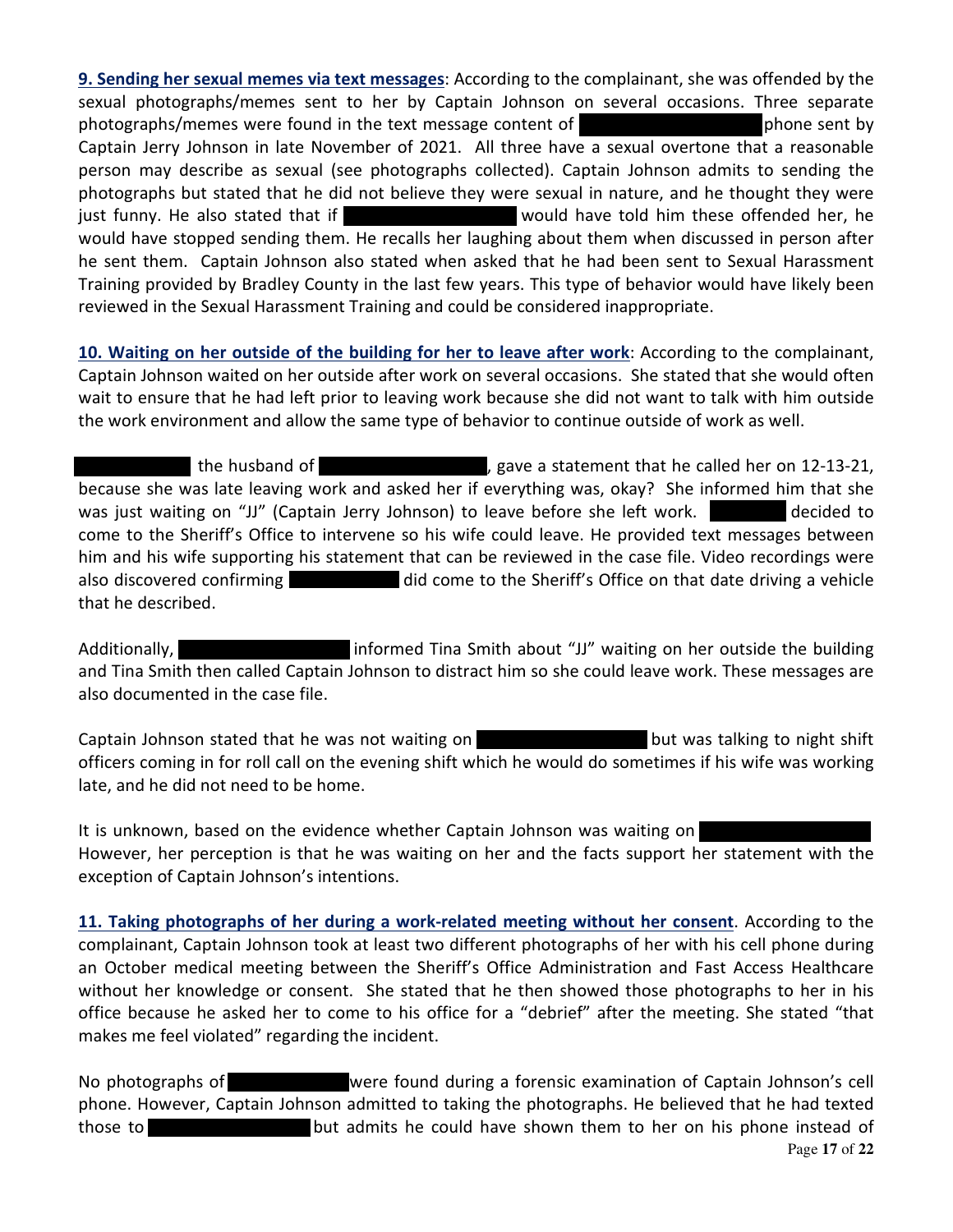texting the photographs. He also stated he was just trying to make her feel more comfortable and a part of the team because she was new and nervous before the meeting.

While taking the photographs does not violate policy, the event does provide credibility to overall statement. also pointed out that she did not see him taking photographs of other employees and then showing them the photographs. She believes this is just another example of his attraction or infatuation with her and felt that it was inappropriate.

**13. Shutting his office door and turning the lights off with her in the office alone**. According to the complainant, Captain Johnson called her to his office to discuss some work-related topics on 12-7-21, in the afternoon hours. She stated at some point he left his office while she was talking on her phone. When he returned a minute or two later, he turned off the light in his office, closed the office door and then began standing over her while she was sitting in a chair with his legs touching her legs and asked her if she likes the dark. It can be confirmed that Captain Johnson did turn off the light to his office and shut the office door while was inside the office alone. It can not be confirmed what happened inside the office because no video recordings or witnesses are available.

The video recordings show the door to Captain Johnson's office stays closed for approximately nine (9) minutes and then shows **opening the door and walking out into the hallway.** She steps back into the office at least one time and appears to be having a normal conversation with someone in the office. (No audio available on the recording) actions after the office door was opened does not necessarily show the body language of someone who is scared and just wants to get out of the office. However, stated in part, she sent a text message to Justin Miller when he turned the lights off because she was scared to death. She thought, what I am going to do. She described that it was pitch dark in the office and all you could see were the lights from his computer. She said, I was scared that he was going to hurt me, or touch me, or just being alone in that dark room with him made me uncomfortable. She stated she didn't know if she could get out because he was standing right beside the door. She also said, what was I going to do, move him out of the way? The entire event lasted approximately 15 minutes total. She stated she tried to act normal so he (Captain Johnson) could not see her freaking out.

Justin Miller confirms statement that she texted him saying she had been locked in Captain Johnson's office and the lights were turned off. The text message to Justin Miller states "So JJ just closed the door and turned off the lights and locked me in here with him". (See text message for reference)

Captain Johnson initially denied ever being in his office with the door closed or the lights off by saying "absolutely not" when asked. He then had no explanation for why he closed the door or turned off the lights when presented with the video recording.

Page **18** of **22 14. Touching her shoulder and making sexual comments at the Cleveland/Bradley Block Party**: According to the complainant, Captain Johnson sought her out at the Cleveland/Bradley Block Party on Halloween night in downtown Cleveland. She stated that she was with her husband and her son when Captain Johnson, after sending her a text message saying, "I see you", randomly came up behind her and grabbed her shoulder with one hand on her left shoulder. She states, he then started small talk saying things like how are you doing and then commented on her son's costume. He then leans over and said something to her, and she said "what did you say" because she could not hear him? He then said, it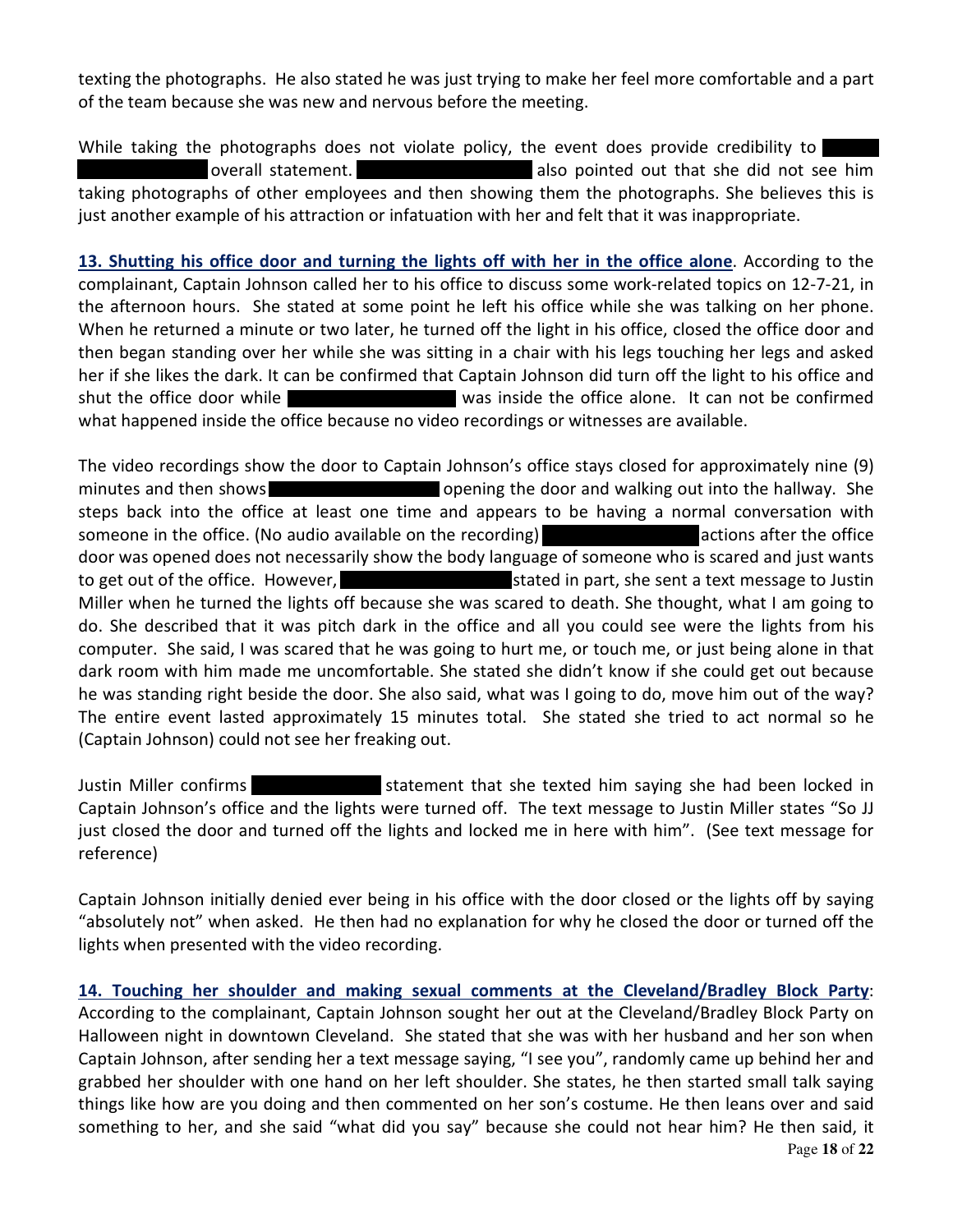should be a crime for somebody to look that good walking around here and he needed to arrest her and take her home or something similar to that. Her husband heard this and said excuse me what did you just say to my wife.

During the interview with **the confirmed** this event giving a similar version about what was said by Captain Johnson to his wife. The exact wording of what was said was different but neither nor **could give the exact wording said by Captain Johnson.** 

**15. Putting his hand in her pocket and touching her hip with his hand:** According to the complainant, Captain Johnson placed his hand in her pocket and touched her hip and removed a pulse oximeter out of her pocket. Her perception was, "why is any man putting his hand in her pocket" and that she is angered about these types of behaviors.

Captain Johnson's stated that he did pull the pulse oximeter out of her pocket because she had told him her employees had lost all of them. He said to her, "did you find these?" He said it was not her pants pocket, it was her lab coat or sweater coat pocket. He was confident he did not touch her body and didn't think it was inappropriate. He asked her if she had found the pulse oximeters since had said they were missing. Captain Johnson described where everyone could have been standing and they may have been discussing an inmate being sent out of the facility for medical care.

**17. Feeling that all actions stated has created a sexually hostile work environment".** According to the complainant, Captain Johnson's actions created a sexually hostile work environment for her.

While it is not possible to determine how someone feels other than the individual stating their feelings, it is reasonable to believe that a person experiencing the events reported by could feel sexually harassed or feel that the work environment was hostile, intimidating, or offensive. Although Captain Johnson said he had no intent to make her feel uncomfortable and he thought they were friends, intent is not the only requirement of sexual harassment according to policy.

Captain Johnson was asked if he were the one conducting this investigation would he believe his actions were a violation of the sexual harassment policy. His response was "no, because I have not done anything wrong". He further stated he has not "done" any of the things she says he has "done".

**The ten (10) allegations made by listed above can be completely or partially confirmed. However, some of the other allegations made by listed below may have merit. However, no independent proof could be obtained that confirms which version of events are true.**

**1. Inappropriate Comments regarding her looks**: According to the complainant, Captain Johnson often made comments about her looks by saying things like "you look fine, no I mean really fine like everything is in the right place", or "you look good". She stated these types of comments would occur when they were alone together.

No evidence could be obtained to confirm or disprove the allegation.

Page **19** of **22 2. Sexually perverted comments and sexual jokes about tying her up while showing her handcuffs**: According to the complainant, Captain Johnson asked her on two (2) separate occasions if she liked to be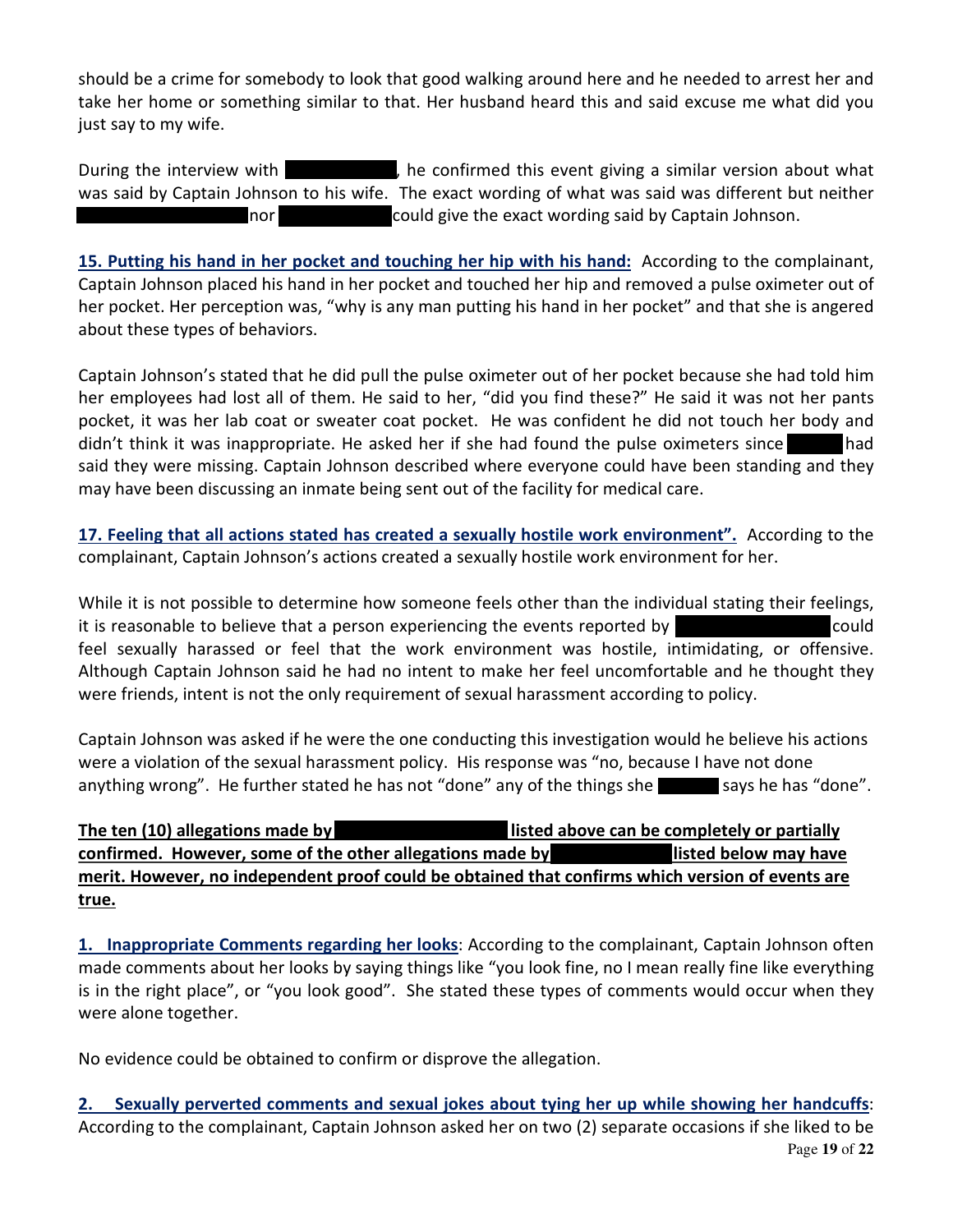tied up and would then pull his handcuffs out of his desk drawer in his office. Additionally, she described that Captain Johnson told her he needed to bring condoms for her 6-year-old son when she told him her son did not want to hug her in front of his girlfriends.

While a set of handcuffs were located inside Captain Johnson's office recently, it would be expected that the Captain of the Bradley County Jail would have a set of handcuffs in his office. No video recordings of these 2 events could be found either because it did not occur, because the exact date and time could not be determined in order to review available video recordings, or the events occurred outside of video camera view.

Captain Johnson did have the video camera location moved on November 24, 2021, that pointed into his office so the camera could no longer see into his office. However, even prior to the camera being moved the viewpoint from the camera into his office did not show all of Captain Johnson's office from the hallway. Therefore, it may not have been possible to see the incidents described by

Two different text messages from Captain Johnson were sent stating he hoped she got hugs from her son today. These messages did confirm that a conversation did likely occur about her son. However, Captain Johnson denies having said anything about condoms and no witnesses or other evidence could be discovered to confirm the comments.

**6. Calling or texting her after hours for no legitimate work-related reason in her opinion:** According to the complainant, Captain Johnson would often call her after hours for no legitimate purpose. Although 4 calls to phone can be confirmed after hours, the specific purpose of the calls are not able to be confirmed.

Captain Johnson states that he called 4 times one evening because a nurse who had allegedly failed a drug test showed up for work without him knowing she would be on the property, and he needed to speak to her to possibly have her replaced by another nurse. Surface states that she had already informed Captain Johnson that they were waiting on a more accurate drug test and that he was aware of this fact and had no reason to call her after hours.

The fact that Captain Johnson did not know the nurse would be on the property of the Sheriff's Office until the results were available is a legitimate purpose.

While there are some other examples of after hours contact such as the text messages with the photographs/memes sent to , those photographs are detailed in another allegation and do not apply necessarily to this point of interest.

#### 7. Getting angry if she did not comply with his requests to come to his office and was threatened **to be escorted from the building for hanging up on him when he made an inappropriate comment:**

According to the complainant, Captain Johnson called her to come to his office and she told him she could not because she was busy. He responded by saying "I guess if I were the Sheriff, I would be getting more attention than I am right now". She claims she then hung up the phone and he immediately came to the medical unit in the medication room where her and nurse Brenda Roberts were working, and he was angry. He told her that hanging up on him was disrespectful and that she would do what he told her to do, or he would have her walked out of the building.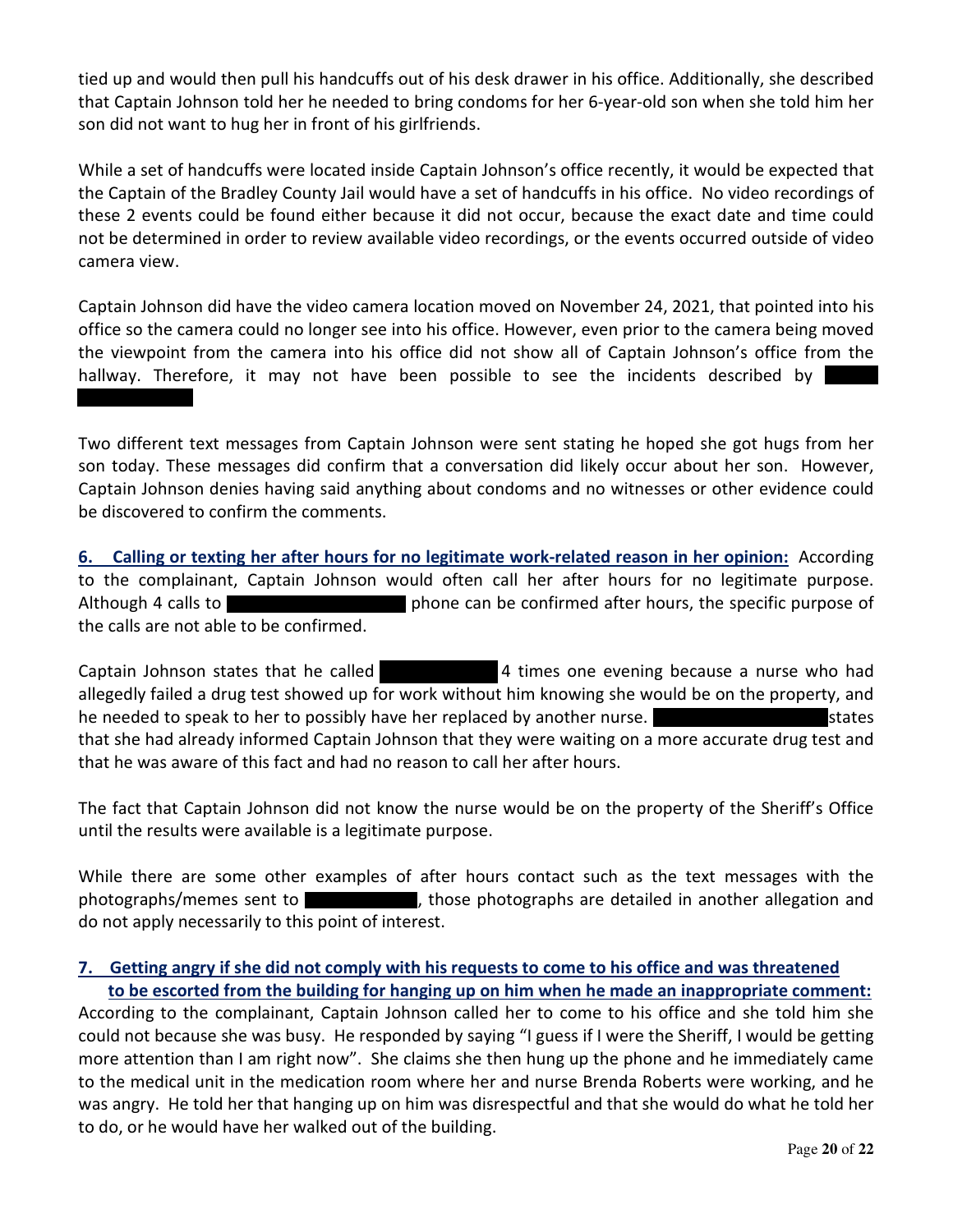A video recording was obtained that shows Captain Johnson in the medication room of the medical unit as described by **.** However, the only other witness in the room, Nurse Brenda Roberts could not confirm anything was said to about being escorted from the property or being disrespectful to Captain Johnson by hanging up on him while talking on the phone.

Additionally, prior to Captain Johnson going to the medical department, the video recording does not show on the phone as she sits at the medical desk. It can not be confirmed that the video recording reviewed is the same event that was reported.

#### 8. Attempting to walk with her outside after work or waiting on her and following her out of the

**building if she did not agree to be walked out:** According to the complainant, Captain Johnson would often call her and want to walk her out of the building after work. If she did not agree he would wait around for her and try to catch up to her in the hallway to walk out with her. She stated this behavior made her uncomfortable and she tried to avoid the situation by staying in her office longer in hopes Captain Johnson would leave.

No evidence could be obtained to confirm or disprove the allegation. However, see item #10 waiting on her outside of the building for her to leave after work.

**12. Calling the nurses station when she was alone and making inappropriate comments**: According to the complainant, Captain Johnson would often call in the medical unit while all other nurses on duty were not in the medical unit. She stated he would say things like, "I see you running to please your Captain".

No evidence could be obtained to confirm or disprove the allegation.

#### **16. Touching her by standing close to her (shoulder to shoulder) in medical making her uncomfortable**:

According to the complainant, Captain Johnson on at least one occasion came into the medical unit and stood beside her at the medical desk. He then got very close to her and bumped his shoulder into hers. When she moved away, he moved closer and bumped her again.

No evidence could be obtained to confirm or disprove the allegation.

# *It is recommended that any reviewer of facts consider the following highlighted portions of the Bradley County Sheriff's Office Sexual Harassment Policy to assist in making a decision regarding potential policy violations:*

Sexual harassment is defined as: Unwelcome sexual advances requesting sexual favors and other verbal or physical conduct of *a sexual nature when:*

- A. Submission to or acceptance of such conduct is made explicitly or implicitly a term or condition of employment; or
- B. Submission to or rejection of such conduct is used as the basis for employment related decisions; or

C. Such conduct has the purpose of substantially interfering with the individual's work performance or creating an *intimidating, hostile, or offensive work environment.*